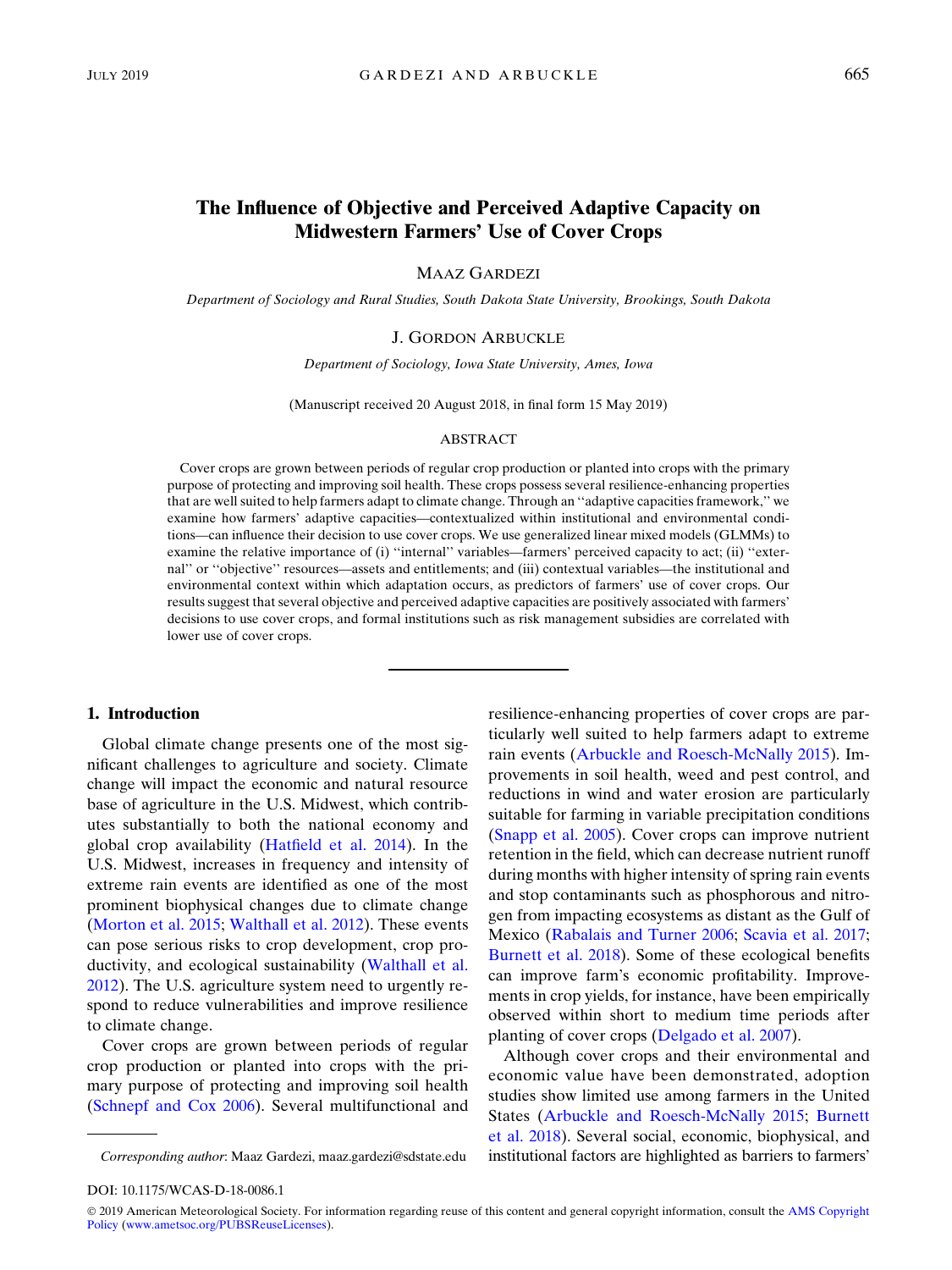adoption of cover crops. These include extra costs of time, labor, seed, energy, equipment, and machinery needed for planting and killing cover crops; issues of compliance with crop insurance guidelines; and complex interactions between cover crops and weather and soil conditions [\(Dagel et al. 2014](#page-12-3)). How farmers perceive risks and benefits associated with cover crops and how confident they are in managing cover crops are important social and behavioral factors driving cover crops use and ultimately impacting the resilience of agricultural systems [\(Arbuckle and Roesch-McNally 2015;](#page-12-0) [Burnett](#page-12-1) [et al. 2018;](#page-12-1) [Lee et al. 2018](#page-13-5)).

Adaptive capacity is a primary social process for modulation of system resilience and can be conceived of as composed of three interrelated parts: 1) a system of resources such as finances, 2) the capacity of people to access important resources, and 3) contextual factors such as institutional and governance systems that influence whether actors can feasibly access and manage resources ([Brown and Westaway 2011\)](#page-12-4). Previous research has often framed the likelihood that actors will make necessary changes in response to climate change as a function of objective capacity or material resources, such as access to finances, technology, knowledge, and infrastructure [\(IPCC 2007](#page-13-6); [Yohe and Tol 2002;](#page-14-2) [Engle](#page-13-7) [and Lemos 2010\)](#page-13-7). Other scholarship on human behavior has found subjective attributes of adaptive capacity to be influential for moderating actors' response to climate change [\(Gardezi and Arbuckle 2017;](#page-13-8) [Grothmann and](#page-13-9) [Patt 2005](#page-13-9); [Moser et al. 2014\)](#page-13-10). For example, perceived adaptive capacity (PAC)—defined as the ''extent to which [actors] feel prepared to endure changes and take necessary steps to cope with them" ([Seara et al. 2016\)](#page-13-11) is consequential not only for influencing actors' climatic risk perception but also their willingness to act to reduce such risks [\(Gardezi and Arbuckle 2019](#page-13-12); [Moser et al.](#page-13-10) [2014\)](#page-13-10). This article examines how perceived and objective adaptive capacities can enable or constrain farmers' ability to adopt cover crops.

Contextual factors such as institutions play a vital role in determining the ability of a social–ecological system to manage risk associated with abrupt climatic and weather-related changes ([Engle 2011;](#page-13-13) [Agrawal 2010;](#page-12-5) [Berman et al. 2012](#page-12-6); [Dovers and Hezri 2010\)](#page-13-14). Institutions are defined as the ''formal and informal rules and norms that govern actors, resources and their interactions in any given situation'' [\(Eakin et al. 2016,](#page-13-15) p. 804). Institutions have been found to influence not only farmers' objective attributes of capacity but also the perceived adaptive capacity [\(Eakin et al. 2016\)](#page-13-15). Yet it remains to be empirically examined whether risk management institutions, such as risk management subsidies, can influence Midwest corn farmers' use of cover crops.

This article examines how farmers' perceived and objective adaptive capacities—contextualized within institutional and environmental conditions—can influence their decisions to use cover crops. We evaluate the relative importance of (i) ''internal'' variables—the perceived capacity; (ii) ''external'' or ''objective'' resources the assets and entitlements; and (iii) the contextual variables—the institutional and environmental context in which adaptation occurs, as predictors of cover crops adoption.

## 2. Literature review

#### a. Objective and perceived adaptive capacity

Adaptive capacities illustrate important social, economic, and institutional mechanisms for allowing people and communities to respond to the potentially harmful socioclimatic impacts [\(Adger 2006;](#page-12-7) [Smit et al.](#page-14-3) [2001;](#page-14-3) [Turner et al. 2003](#page-14-4)). Objective adaptive capacity such as farm/farmer-level, managerial, technical, and economic resources can be important for farmers to cope or adapt to climate change. For example, availability of financial resources significantly improved northeastern U.S. dairy farmers' adaptive capacity and allowed them to reduce risks associated with changes in weather and climate [\(Moser et al. 2008\)](#page-13-16). Technical knowledge about production practices with resilientenhancing properties increased Canadian farmers' ability to diminish risks associated with climate change ([Swanson et al. 2009](#page-14-5)).

In their seminal piece, [Grothmann and Patt \(2005\)](#page-13-9) argued that existing research on adaptive capacity had theorized capacity primarily in relation to actors' ability to acquire material resources including institutional and structural elements, and that this conceptualization was overly simplistic and limiting. They proposed that while access to material resources, such as financial and technical resources, are important arbiters of adaptive capacity, sociobehavioral factors, such as perceived capacity, may also be crucial for determining actors' responses to environmental stressors, such as climate change and variability. Perceived capacity describes ''the internal dimension of adaptive capacity, i.e., the individual's perception of the suitability of available resources (financial, technical, institutional, etc.) needed for facilitating adaptation'' ([Gardezi and Arbuckle](#page-13-8) [2017,](#page-13-8) p. 5). In theory of planned behavior (TPB), [Ajzen](#page-12-8) [\(1991\)](#page-12-8) uses the term ''perceived behavioral control'' to suggest that an actor assesses his or her ability to perform an action and changes behavior accordingly. Perceived capacity serves as a mediator between intention to change behavior and actual behavior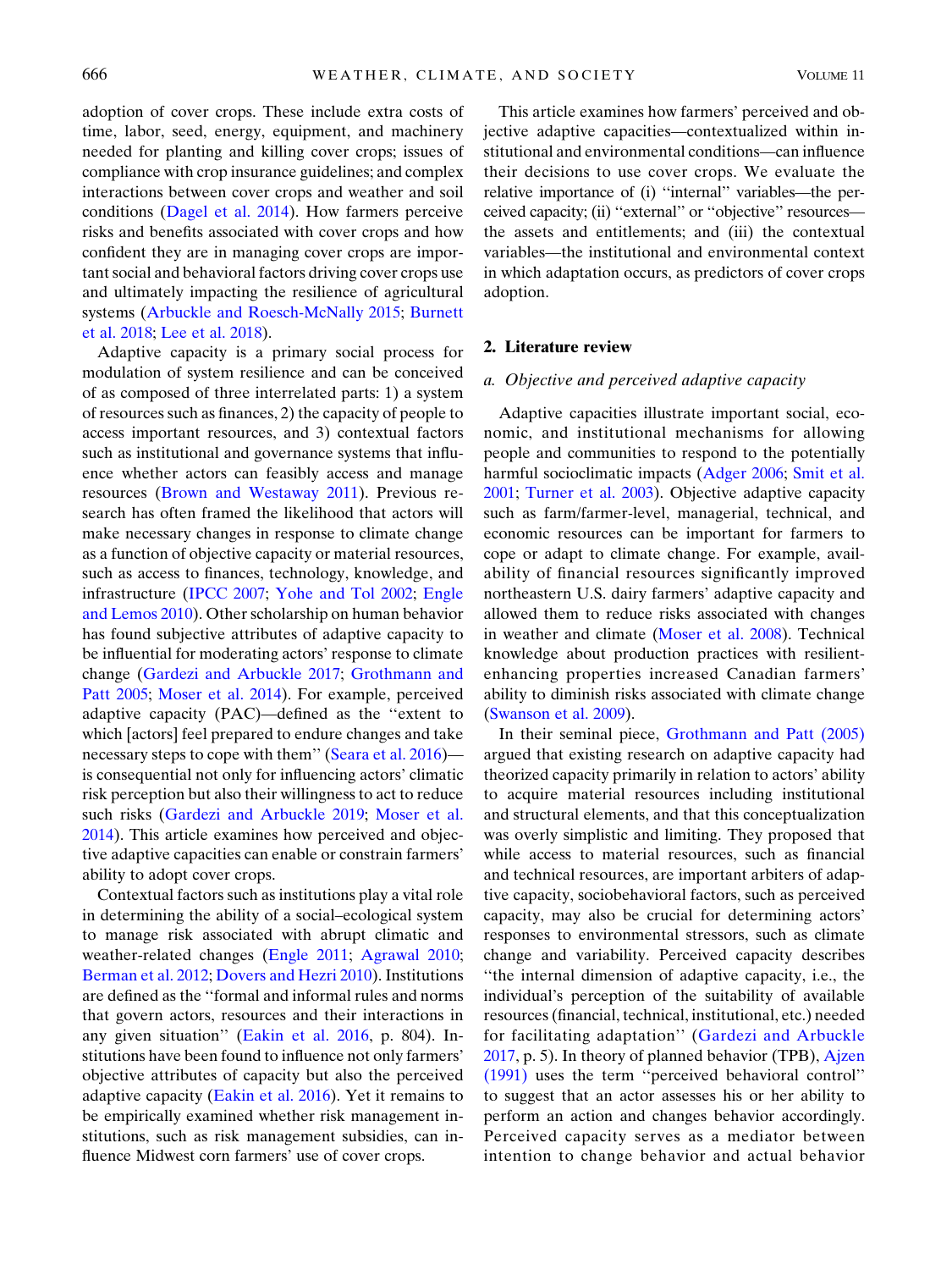[\(Niles et al. 2016\)](#page-13-17) and perceived behavioral control has been found to positively correlate with higher adoption of cover crops among farmers ([Arbuckle and Roesch-](#page-12-0)[McNally 2015\)](#page-12-0).

Multisectoral research on adaptive capacity and resilience in the United States ([Eakin et al. 2016\)](#page-13-15) and Australia [\(Marshall and Marshall 2007\)](#page-13-18) have examined the role of perceived capacity in relation to actors' decision-making in uncertainty. This research has highlighted at least four key characteristics of farmers perceived adaptive capacity: 1) perceived efficacy, or the confidence that a farmer has in their self and in the resilience of their farm operation to mitigate risks [perceived efficacy is related to the concept of self-efficacy defined by [Bandura \(1978\)](#page-12-9) as an assessment of one's capacity to accomplish a desired goal]; 2) learning and knowledge seeking, or the extent to which farmers can ''use their agency for learning and seeking new knowledge ([Gardezi and Arbuckle 2017](#page-13-8), p. 5)''; 3) centrality in social networks, or how farmers view themselves in terms of membership and importance in social groups; and 4) perceived adaptability, or the desire to foster resiliency in social–ecological systems through learning and experimentation ([Eakin et al. 2016;](#page-13-15) [Marshall and](#page-13-18) [Marshall 2007\)](#page-13-18). These characteristics of perceived adaptive capacity are important drivers of farmers' willingness to implement appropriate protective measures on their farming operations, including taking necessary steps to reduce risks associated with climatic and nonclimatic hazards.

## b. Institutional support and adaptive behavior

Contextual factors such as institutions and governance can play a vital role in determining the ability of a social–ecological system to withstand abrupt climatic and weather-related changes ([Ostrom 2008;](#page-13-19) [Engle](#page-13-13) [2011;](#page-13-13) [Berman et al. 2012;](#page-12-6) [Dovers and Hezri 2010\)](#page-13-14). The U.S. federal government provides two forms of institutional support to protect farmers from volatility in crop production and profitability due to changes in weather and market prices: 1) farm subsidies such as government payments, including direct payments and countercyclical payments that are paid directly to farmers; and 2) Federal Crop Insurance Program (FCIP) administered by the Risk Management Agency (RMA) of the U.S. Department of Agriculture (USDA), which includes crop and livestock insurance. Government payments were discontinued after 2012 but were valid when the survey for this study was conducted (2012). The goals of both government payments and FCIP are 1) to protect farmers' income against crop failure and revenue loss and 2) maintain a stable supply of food, fuel, and fiber in the economy. In recent years, the FCIP program has gained significant popularity, with the total number of insured acres increasing from 100 million in 1989 to more than 324 million acres in 2018 [\(USDA-RMA](#page-14-6) [1995](#page-14-6), [2019\)](#page-14-7).

In relation to adaptation in agricultural systems, risk management institutions can enable or impede farmers' ability to shift production practices for achieving greater resiliency [\(Blesh and Wolf 2014\)](#page-12-10). At the time of writing this paper, crop insurance applications did not mandate farmers to include adaptive management plans as a prerequisite for benefit eligibility. Although eligibility for direct payments required farmers to control erosion on highly erodible land (HEL) [\(Arbuckle 2013](#page-12-11)), no provisions mandated farmers to implement climate risk management practices. Farm risk management subsidies can cause moral hazard or a ''disincentive to reduce the damaging effects [of extreme heat events] [\(Annan](#page-12-12) [and Schlenker 2015\)](#page-12-12).'' This may also be true for Midwest farmers and disincentivize their use of cover crops.

## 3. Methods

#### a. Conceptual framework

This paper examines several farm and watershedlevel factors that are important for explaining farmers' adoption of cover crops. [Figure 1](#page-3-0) shows a multilevel conceptual model in which watershed-level environmental and institutional contexts and farm/farmer-level capacities influence farmers' use of cover crops. At level 1, field-level environmental conditions, adaptive capacities, and institutional factors (risk management subsidies) are predicting farmers' use of cover crops. There are multiple cross-level interactions (not shown in the figure) that highlight how institutional and environmental conditions at the watershed level can interact with farmers' use of cover crops.

Based on the literature reviewed, for this study of Midwestern corn and soybean farmers, this research proposes the following hypotheses:

- H1: Perceived adaptive capacities are correlated with higher use of cover crops.
- H2: Objective adaptive capacities are correlated with higher use of cover crops.
- H3: Risk management subsidies (farm level) are correlated with lower use of cover crops.
- H4: Observed extreme precipitation events are positively correlated with use of cover crops.

## b. Study region and data

This study uses several sources of data. Primary data are from a random sample survey of upper Midwest corn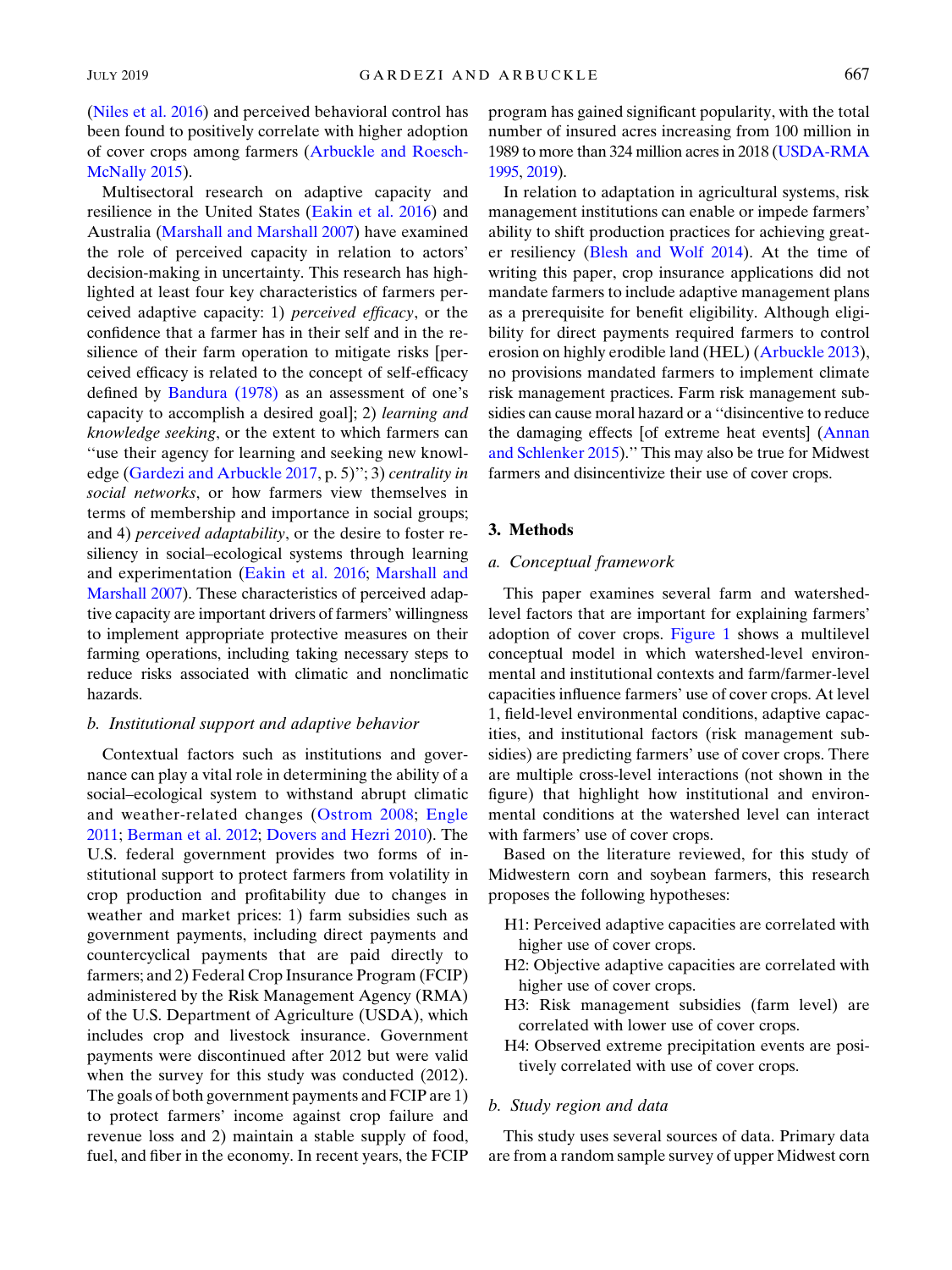<span id="page-3-0"></span>

FIG. 1. Conceptual framework.

farmers that was stratified by 22 Hydrologic Unit Code 6 (HUC6) watersheds. These watersheds represent over half of all corn and soybean produced in the United States [\(Fig. 2](#page-3-1)). The survey was administered in February 2012 using a three-wave mailing process: 1) The survey was mailed to a sample frame of 18 813 corn farmers [the list was provided by the USDA National Agriculture Statistics Service (NASS)], followed by 2) a reminder postcard and 3) a final survey sent to nonresponders ([Dillman 2011\)](#page-13-20). The sample fame includes large-scale corn producers, defined as farmers that operate on a farm size larger than 80 acres and generated farm sales value that exceed  $$100,000\,\mathrm{yr}^{-1}$ . A total of 4778 farmers responded to the mail survey, with an effective response

rate of 26% using the American Association for Public Opinion Research (AAPOR) calculator.

Some survey questions had more than one missing response ([Table 1\)](#page-4-0). No survey variable had more than 10.83% of its values missing. We used the Little's test to examine if the survey data were missing completely at random (MCAR). We failed to reject the null hypothesis for the Little's test and concluded that the missing data were not MCAR. Thus, imputing missing values could produce more reliable and less biased estimates than removing them from the dataset through a list-wise deletion process. Multivariate imputations by chained equations (MICE) ([van Buuren and Groothuis-](#page-14-8)[Oudshoorn 2011\)](#page-14-8) was implemented because neither of

<span id="page-3-1"></span>

FIG. 2. Map of 22 HUC6 watersheds (study region).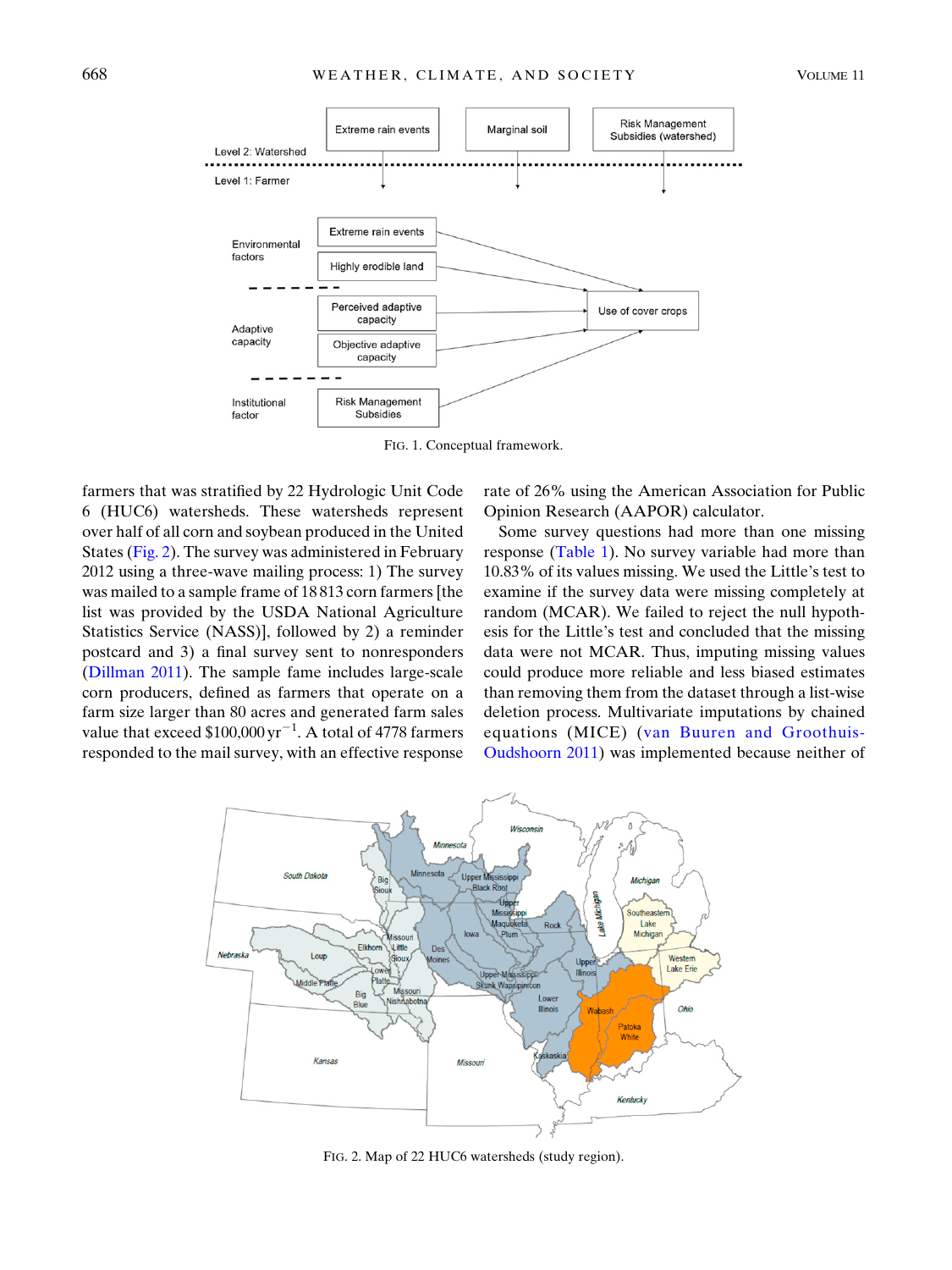<span id="page-4-0"></span>TABLE 1. Percentage of missing values prior to imputation.

| Components and statements                                                                                                                      | Percentage missing |
|------------------------------------------------------------------------------------------------------------------------------------------------|--------------------|
| Availability and accessibility of weather<br>and climate-related decision-support                                                              | 10.38              |
| tools (count)<br>In 2011, approximately what percentage<br>of the land (owned and/or rented) you<br>farmed was highly erodible land (HEL)      | 7.76               |
| that was planted to crops<br>Changing my practices to cope with<br>increasing climate variability is<br>important for the long-term success of | 6.50               |
| my farm<br>It is important for farmers to adapt to<br>climate change to ensure the long-term<br>success of U.S. agriculture                    | 6.34               |
| I should take additional steps to protect<br>the land I farm from increased weather<br>variability                                             | 6.06               |
| I have the knowledge and technical skill to<br>deal with any weather-related threats to<br>the viability of my farm operation                  | 5.90               |
| Farmers should take additional steps to<br>protect farmland from increased<br>weather variability                                              | 5.84               |
| I consider myself to be a role model for<br>other farmers                                                                                      | 5.06               |
| Extension staff, crop advisers, and others<br>involved in agriculture tend to look to<br>me for advice                                         | 4.92               |
| Other farmers tend to look to me for<br>advice                                                                                                 | 4.75               |
| I am confident in my ability to apply<br>weather forecasts and information in<br>my crop-related decisions                                     | 4.67               |
| I am willing to use seasonal climate<br>forecasts to help me make decisions<br>about agricultural practices                                    | 4.35               |
| Education                                                                                                                                      | 1.42               |
| Opportunities to sell crops in multiple<br>markets (count)                                                                                     | 0.38               |
| Considering the farmland that you own<br>and rent, are the following practices and<br>strategies currently used: Cover crops?                  | 0.00               |
| Farm sales (\$)                                                                                                                                | 0.00               |
| Number of markets corn produced for                                                                                                            | 0.00               |
| Daily precipitation                                                                                                                            | 0.00               |
| Marginal soil                                                                                                                                  | 0.00               |
| Farm subsidies (crop insurance)                                                                                                                | 0.00               |

the variables used in the study had more than 10% of values missing and list-wide deletion would not be suitable given that the data were not missing completely at random.

Our study proposes two levels of analysis so that farmers (level 1) are nested in watersheds (level 2). The HUC6 watersheds are selected as the higher-order unit (level 2) for several reasons: 1) farming systems are influenced by environmental conditions that can vary by

TABLE 2. Summary statistics for response variable.

<span id="page-4-1"></span>

| Scale and survey item                                                 | Mean | Std<br>dev | Nο<br>(% ) | Yes<br>(% ) |
|-----------------------------------------------------------------------|------|------------|------------|-------------|
| Currently using the following<br>practices on rented or owned<br>land |      |            |            |             |
| Cover crops $(0 = no, 1 = yes)$                                       | 0.21 | 0.43       | 77.96      | 21.78       |

hydrological unit; 2) the effects of climate change in the upper Midwest are projected to be predominantly water related; 3) we are interested in examining how changes in extreme precipitation (climatic) and soil conditions (environment) are related to farmers' use of cover crops. Biophysical conditions associated with water can be homogenous within each HUC6 watersheds; and, as an extension of reason 3, 4) there are substantial seasonal differences in precipitation across these watersheds.

## c. Variables included in the model

#### 1) OUTCOME VARIABLE

The outcome variable Cover Crops represents whether or not a farmer currently used cover crops on their owned or rented land. [Table 2](#page-4-1) shows the statistical description of the outcome variable. In our sample, 22% of farmers reported using cover crops on at least some of their owned or rented land. This percentage is higher than the national average. This may be because the sample consists of larger-scale annual row crop farmers. Cover crops are most suitable for and more heavily promoted among this population ([Hamilton et al. 2017](#page-13-21)). It is important to recognize that this figure is the percentage of farmers, not the percentage of land, because farmers tend to use cover crops on only a portion of their cropland, the percentage of farmers using cover crops is consistently higher than the percentage of land in cover crops [\(National Agricultural Statistics Service 2014](#page-13-22)).

#### 2) PREDICTOR VARIABLES

Level 1 variables: PAC consist of four subcategories, each constructed using an exploratory factor analysis (EFA) technique. EFA is a commonly used statistical technique in the social sciences that can condense information from multiple items (survey, census etc.) into meaningful latent variables. EFA was applied to measure key concepts that can explain the various dimensions of perceived adaptive capacity, including Perceived Adaptability, Perceived Centrality in Social Network, Interested in Seeking Knowledge, and Perceived Efficacy (see [Table 3](#page-5-0) for factor scores, eigenvalues, and reliability scores for each construct). Four survey items measured *Perceived Adaptability* ([Table 4](#page-6-0)).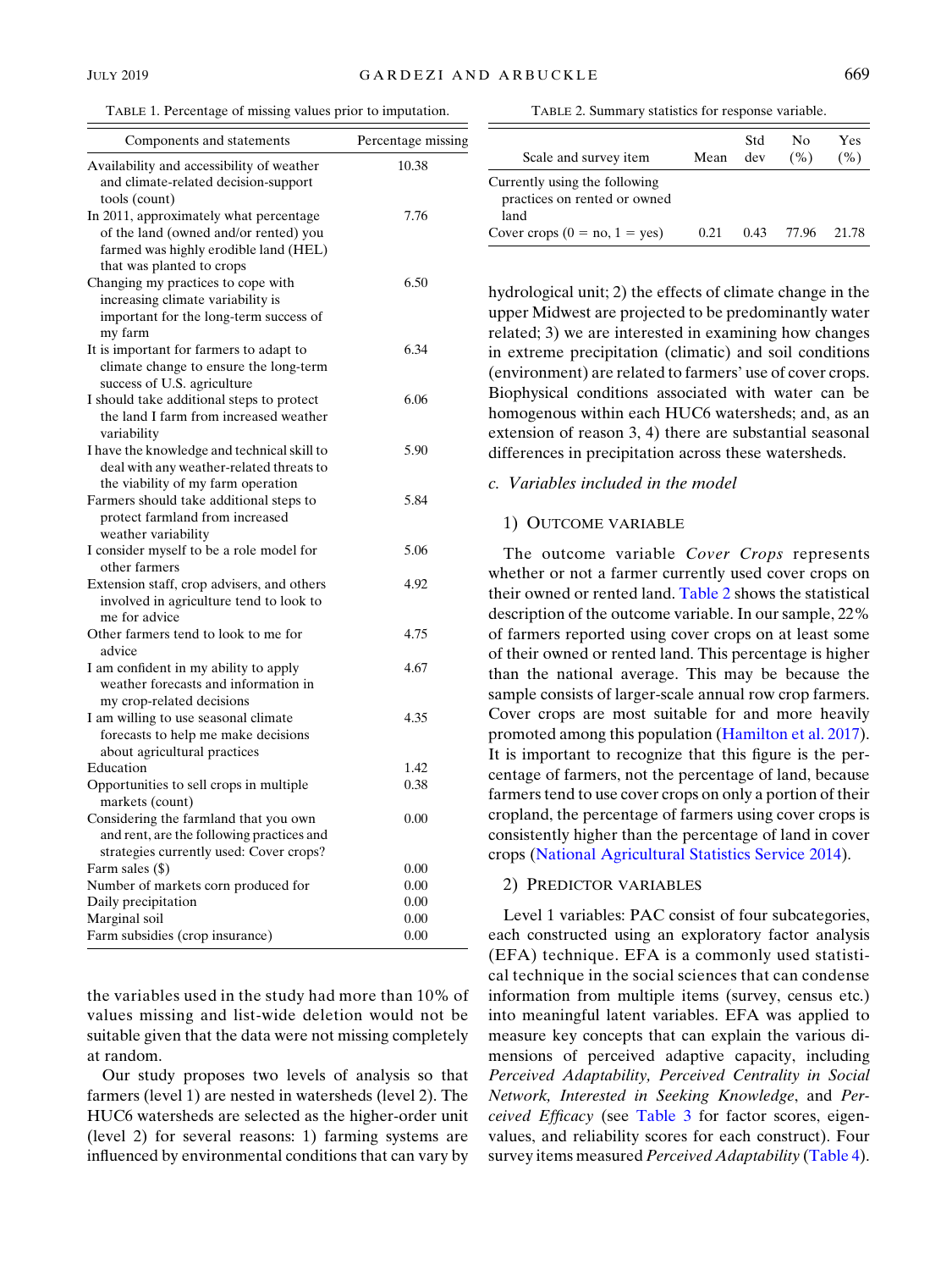<span id="page-5-0"></span>

| TABLE 3. Summary of perceived adaptive capacity types, factor loadings, and communalities $(h^2)$ , and reliability test (Cronbach alpha $\alpha$ ) |
|-----------------------------------------------------------------------------------------------------------------------------------------------------|
| from exploratory factor analysis.                                                                                                                   |

| Item                                                                                                                        | Factor loading | h <sup>2</sup> | $\alpha$ |
|-----------------------------------------------------------------------------------------------------------------------------|----------------|----------------|----------|
| Perceived adaptability                                                                                                      |                |                | 0.82     |
| Farmers should take additional steps to protect farmland from<br>increased weather variability                              | 0.81           | 0.66           |          |
| I should take additional steps to protect the land I farm from<br>increased weather variability                             | 0.82           | 0.67           |          |
| It is important for farmers to adapt to climate change to ensure the<br>long-term success of U.S. agriculture               | 0.62           | 0.38           |          |
| Changing my practices to cope with increasing climate variability is<br>important for the long-term success of my farm      | 0.63           | 0.40           |          |
| Perceived centrality in social network                                                                                      |                |                | 0.81     |
| Other farmers look to me for advice                                                                                         | 0.83           | 0.69           |          |
| I consider myself to be a role model for other farmers                                                                      | 0.80           | 0.64           |          |
| Extension staff, crop advisers, and other involved in agriculture tend<br>to look to me for advice                          | 0.68           | 0.46           |          |
| Interested in seeking knowledge                                                                                             |                |                | 0.54     |
| It is important for me to visit other farms to look at their practices                                                      | 0.62           | 0.39           |          |
| I am willing to use seasonal climate forecasts to help me make<br>decisions about agricultural practices                    | 0.34           | 0.11           |          |
| It is important for me to visit other farms to look at their practices<br>and strategies                                    | 0.66           | 0.44           |          |
| Perceived efficacy                                                                                                          |                |                | 0.63     |
| I have the knowledge and technical skill to deal with any weather-<br>related threats to the viability of my farm operation | 0.90           | 0.80           |          |
| I have the financial capacity to deal with any weather-related threats<br>to the viability of my farm operation             | 0.65           | 0.43           |          |
| I am confident in my ability to apply weather forecasts and<br>information in my crop-related decisions                     | 0.30           | 0.09           |          |

These variables measured farmers' resolve to learn and experiment with new farming practices that might affect the overall resilience of their farm. Three survey items measured farmers' views about their social identify in social groups. These items were grouped together to create a construct titled Perceived Centrality in Social Network [\(Table 4\)](#page-6-0). The Interested in Seeking Knowledge construct was created using three survey questions with statements inquiring about farmers' willingness to proactively seek knowledge—by visiting other farmers—regarding new farming techniques and strategies. The Perceived Efficacy construct was created using three survey items that measured whether farmers believed that they possessed financial and technical resources to overcome field-level challenges associated with climate change.

The livelihood vulnerability index [\(Hahn et al. 2009](#page-13-23)) approach was used to normalize all four subcategories of perceived adaptive capacity on a numeric scale between zero and one. We expected that farmers with higher scores (closer to one) on perceived adaptive capacity items would be more likely to use cover crops. [Table 4](#page-6-0) shows the mean, standard deviation, and range of the four main categories of perceived adaptive

capacity (factor scores are normalized). It also presents the frequencies and percentages of the subcategories that make up perceived adaptive capacity variables.

Four variables were included to measure farmers' objective adaptive capacity (OAC) ([Table 5\)](#page-7-0). Two variables, total farm sales (Farm Sales) and number of farm enterprises (Farm Enterprises), were measured using data from the U.S. agricultural census. Total farm sales (Farm Sales) were used as a proxy for farmers' economic capacity. A total count for the number of agricultural enterprises (Farm Enterprises), including hogs, cows, oats, hay, sorghum, barley, soybeans, and corn were used to measure farmers' potential capacity to diversify their crop portfolio to hedge against climate and market risks ([MacDonald et al. 2013](#page-13-24)). Survey data were used to measure two additional attributes of objective capacity, including 1) farmers' access to weather and climate-related decision-support tools (Weather Tools) and 2) diversity of markets for corn (Market Diversity). The latter variable measures market diversification by summing the total number of corn-related markets—such as commodity, ethanol, livestock, specialty, seed, and other—available for farmers to sell corn.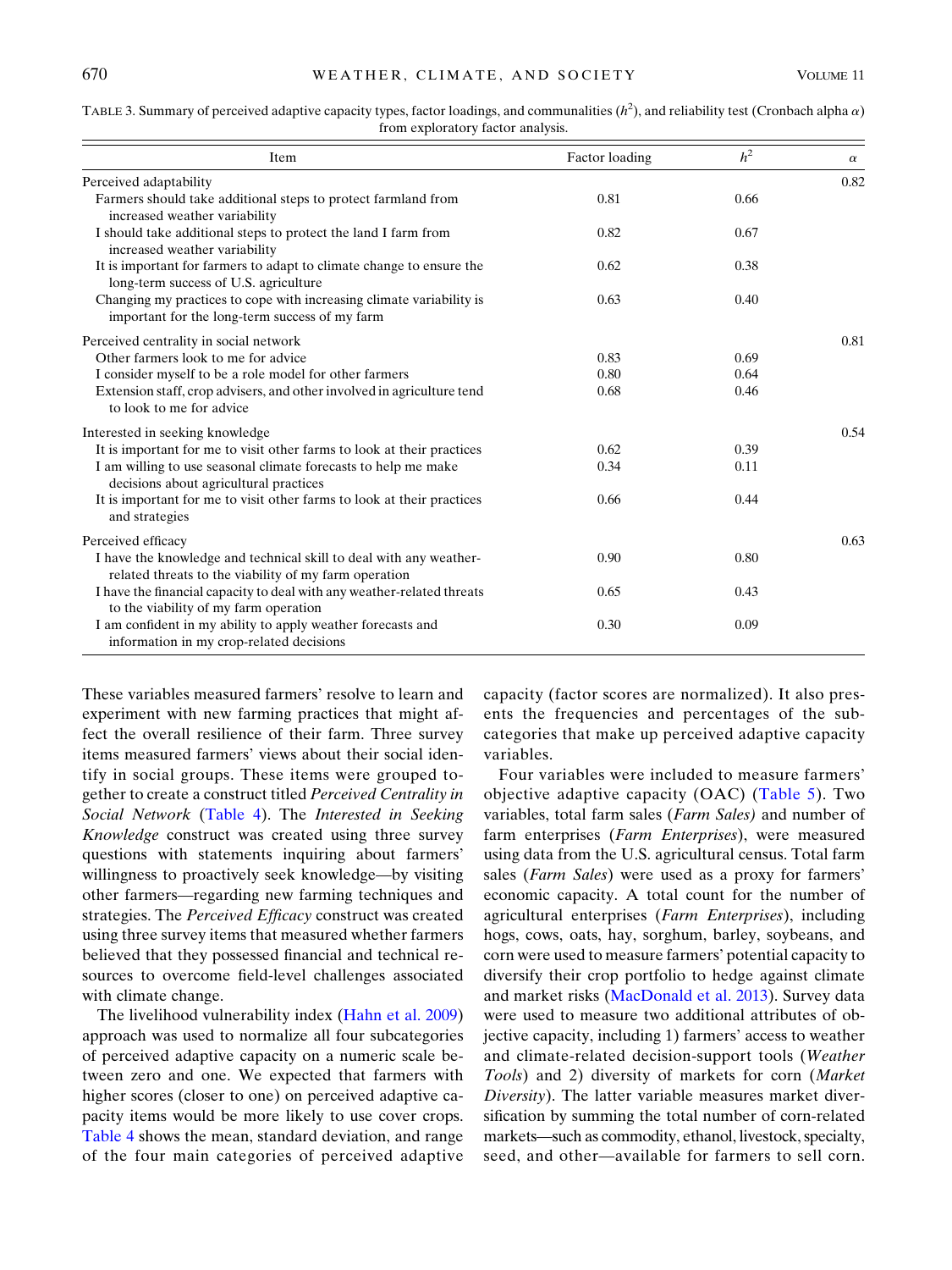TABLE 4. Scale and survey items.

<span id="page-6-0"></span>

| Survey item                                                                                                                       | Mean         | Std<br>dev   |                    | Strongly<br>Range disagree $(\% )$ | Disagree<br>(%) | Uncertain<br>(% ) | Agree<br>( %) | Strongly<br>Agree<br>( %) |
|-----------------------------------------------------------------------------------------------------------------------------------|--------------|--------------|--------------------|------------------------------------|-----------------|-------------------|---------------|---------------------------|
| Perceived adaptability<br>Farmers should take additional steps                                                                    | 0.63<br>3.60 | 0.16<br>0.74 | $0 - 1$<br>$0 - 4$ | 1.86                               | 5.75            | 26.95             | 61.17         | 4.24                      |
| to protect farmland from increased<br>weather variability                                                                         |              |              |                    |                                    |                 |                   |               |                           |
| I should take additional steps to<br>protect the land I farm from<br>increased weather variability                                | 3.47         | 0.79         | $0 - 4$            | 1.92                               | 10.19           | 29.95             | 54.54         | 3.39                      |
| It is important for farmers to adapt to<br>climate change to ensure the long-<br>term success of U.S. agriculture                 | 3.55         | 0.87         | $0 - 4$            | 4.12                               | 6.25            | 26.45             | 56.19         | 6.96                      |
| Changing my practices to cope with<br>increasing climate variability is<br>important for the long-term success<br>of my farm      | 3.42         | 0.85         | $0 - 4$            | 3.68                               | 8.66            | 34.82             | 48.05         | 4.77                      |
| Perceived centrality in social network                                                                                            | 0.45         | 0.17         | $0 - 1$            |                                    |                 |                   |               |                           |
| Other farmers look to me for advice                                                                                               | 2.92         | 0.79         | $0 - 4$            | 3.10                               | 25.70           | 48.34             | 21.78         | 1.06                      |
| I consider myself to be a role model<br>for other farmers                                                                         | 2.95         | 0.81         | $0 - 4$            | 3.37                               | 24.09           | 48.16             | 22.92         | 1.46                      |
| Extension staff, crop advisers, and<br>other involved in agriculture tend to<br>look to me for advice                             | 2.47         | 0.74         | $0 - 4$            | 6.67                               | 47.46           | 38.44             | 6.95          | 0.46                      |
| Interested in seeking knowledge                                                                                                   | 0.59         | 0.16         | $0 - 1$            |                                    |                 |                   |               |                           |
| It is important for me to talk to other<br>farmers about new farming<br>practices and strategies                                  | 3.59         | 0.79         | $0 - 4$            | 1.61                               | 10.98           | 18.18             | 65.24         | 3.97                      |
| I am willing to use seasonal climate<br>forecasts to help me make decisions<br>about agricultural practices                       | 3.14         | 0.82         | $0 - 4$            | 3.62                               | 16.24           | 44.01             | 35.08         | 1.05                      |
| It is important for me to visit other<br>farms to look at their practices and<br>strategies                                       | 3.31         | 0.88         | $0 - 4$            | 2.51                               | 18.77           | 25.93             | 50.59         | 2.19                      |
| Perceived efficacy                                                                                                                | 0.59         | 0.19         | $0 - 1$            |                                    |                 |                   |               |                           |
| I have the knowledge and technical<br>skill to deal with any weather-<br>related threats to the viability of my<br>farm operation | 3.36         | 0.86         | $0 - 4$            | 3.78                               | 9.14            | 39.10             | 42.80         | 5.17                      |
| I have the financial capacity to deal<br>with any weather-related threats to<br>the viability of my farm operation                | 3.25         | 0.93         | $0 - 4$            | 5.23                               | 13.29           | 36.98             | 39.55         | 4.93                      |
| I am confident in my ability to apply<br>weather forecasts and information<br>in my crop-related decisions                        | 3.58         | 0.70         | $0 - 4$            | 1.21                               | 6.36            | 28.17             | 61.74         | 2.51                      |

For the upper Midwest U.S. farmers, market diversification has been positively correlated with greater use of adaptive management practices, including cover crops ([Morton et al. 2015](#page-13-1)).

Two variables were included in the model to examine the relationship between environmental factors and farmers' use of cover crops. Daily precipitation is measured by examining the extreme daily rainfall values (99th percentile) for the time period of 1971–2011. The data for this period were obtained from the National

Weather Service (NWS) Cooperative Observer (COOP) archive and was assigned to each farm according to its nearest weather station ([Loy et al. 2013](#page-13-25)). Another variable used in this study to measure the environmental factors was the percentage of farmers' land planted to crops in 2011 was HEL. HEL is any land with high erosion properties. Farmers who produce crops on land identified as highly erodible are required to develop and implement a conservation plan (conservation compliance) that can reduce the propensity of soil erosion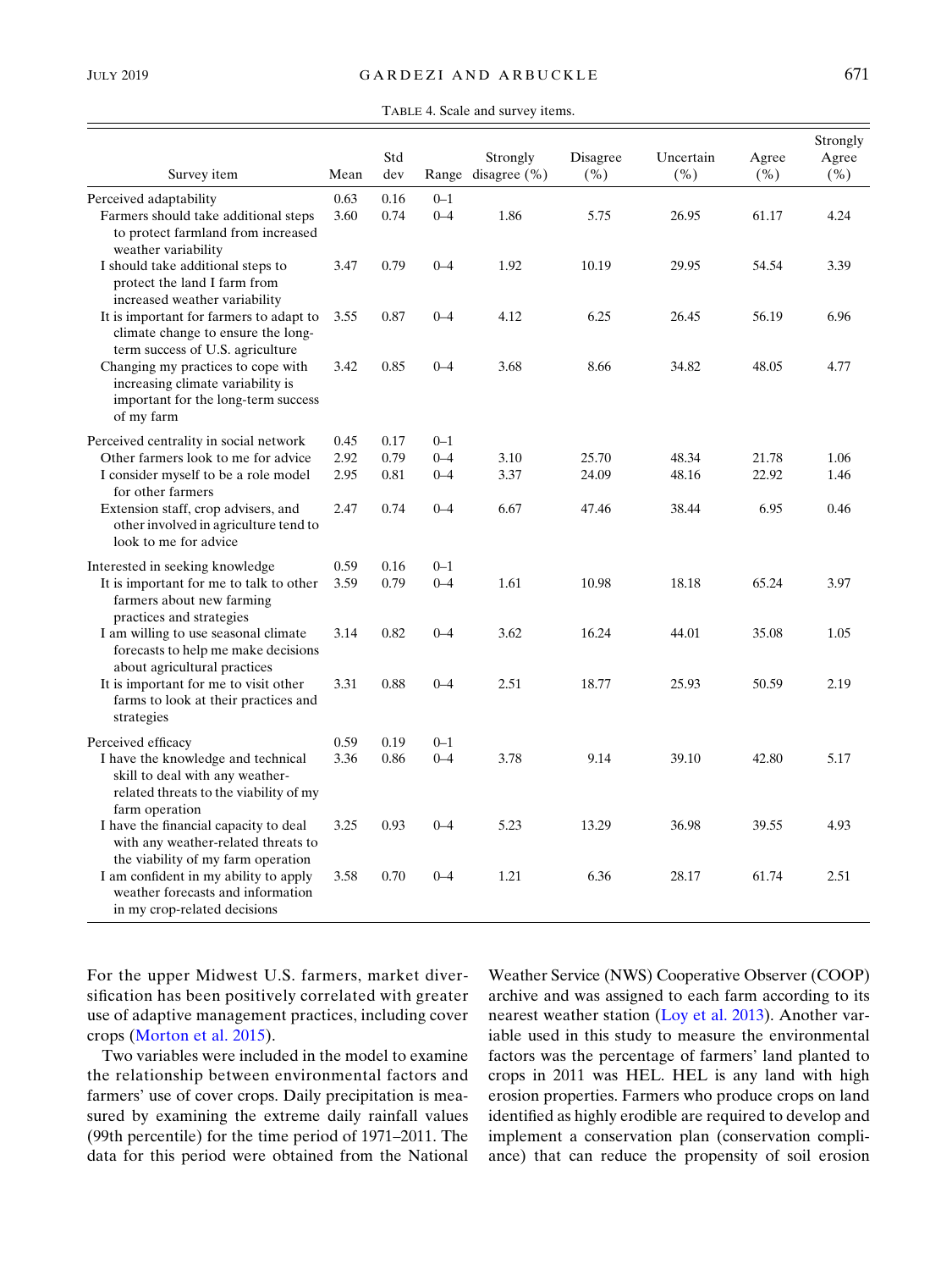<span id="page-7-0"></span>

| Variables                                    | Mean          | Std dev     | Min            | Max           |
|----------------------------------------------|---------------|-------------|----------------|---------------|
| Objective capacity                           |               |             |                |               |
| Farm sales $(\$)$                            | 457,000       | 653,461     | 100,000        | 20,060,000    |
| Weather tools <sup>a</sup>                   | 2.69          | 1.95        | $\overline{0}$ | 8             |
| Farm enterprises <sup>b</sup>                | 3.90          | 1.60        |                |               |
| Market diversity <sup>c</sup>                | 1.98          | 0.81        |                | 6             |
| Environmental factors                        |               |             |                |               |
| Daily precipitation (farm)                   | 0.39          | 0.14        | $\overline{0}$ |               |
| HEL (farm)                                   | 24.27         | 32.96       | $\Omega$       | 100           |
| Marginal land (watershed)                    | 0.17          | 0.16        | $\theta$       | 0.97          |
| Institutional capacity                       |               |             |                |               |
| Risk management subsidies (farm, \$)         | 13,188        | 16.154      | $\overline{0}$ | 226,000       |
| Risk management subsidies<br>(watershed, \$) | 1.284.000.000 | 432,270,000 | 225,400,000    | 2,274,000,000 |

TABLE 5. Summary statistics for numeric predictors.

<sup>a</sup> Tools include crop disease forecast, insect forecast, evapotranspiration index, growing degree-day tools, forage dry-down index, drought monitor/outlook, and satellite data/indices of water or soil nitrogen status.

 $<sup>b</sup>$  Enterprises include hogs, cows, other cattle, corn, soybeans, oats, hay (including alfalfa), sorghum, and barley.</sup>

 $\textdegree$  Markets include commodity (sweetener, export, feed), ethanol, livestock silage, speciality or organic, seed, and other.

([Arbuckle 2013](#page-12-11)). [Table 5](#page-7-0) provides a statistical description of abovementioned environmental factors.

Farm direct payments, countercyclical payments, and crop and livestock insurance (Risk Management Subsidies) were used to measure the institutional or structural dimension of farmers' adaptive capacity. Farm direct payments was one of many farm subsidy programs available to farmers to reduce the yearly variation in agricultural production and farm. This government payment scheme was discontinued in 2014 (except for cotton producers) but was available to farmers in 2012 when the data for this study were collected. Direct payments were paid out to farmers each year based on the historic production of their land (base year is 1986). We chose direct payments as the measure of farmers' institutional support because it provided farmers with additional income even during years when there was no loss in crop yield or farm revenue.

Level 2 variables: Our study proposes two levels of analysis so that farmers (level 1) are nested in 22 watersheds (level 2). For each watershed, we calculated an environmental variable, including soil conditions (Marginal Land) and a variable measuring institutional capacity: risk management subsidies (Risk Management Subsidies–watershed). The data for the variable, Marginal Land, are constructed using the Soil Survey Geographic (SSURGO) database. This database provides the percent of marginal land for each administrative county in the United States. The intensity of marginal land was characterized according to the USDA Natural Resources Conservation Service (NRCS) land capability classification system ([Loy et al. 2013](#page-13-25)).

The data for Risk Management Subsidies–watershed were obtained from 2012 census of agriculture's data browser. Government payments category in the agriculture census consist of all federal farm programs that make payments directly to the farm operators. Thus, it provides a holistic view of institutional support available at the watershed level. Government payments are made up of farm subsidy programs such as direct payments, loan deficiency payments, and disaster payments as well as conservation programs such as the Conservation Reserve Program (CRP) and Wetland Reserve Program (WRP). We excluded CRP and WRP from the government payments to make them comparable to our level 1 variable for institutional support (Risk Management Subsidies). The total of government payments for each county was computed and aggregated for all 22 watersheds. We used the county FIPS and HUC6 codes to merge the farmer-level data with level 2 variables. Merging data at multiple levels can pose statistical complications, such as the error terms of farmers' responses nested within the same watershed are no longer independent of one another. A multilevel model was a suitable approach to model such hierarchical data structure and fulfill the basic assumptions of regression analysis.

## d. Regression analysis

Farm characteristics and farmers' responses to survey questions are nested within shared hydrological conditions prevailing at the watershed level. Thus, we used a generalized linear mixed model (GLMM) to simultaneously analyze two levels of data: farm and farmerlevel data (level 1) and biophysical conditions for each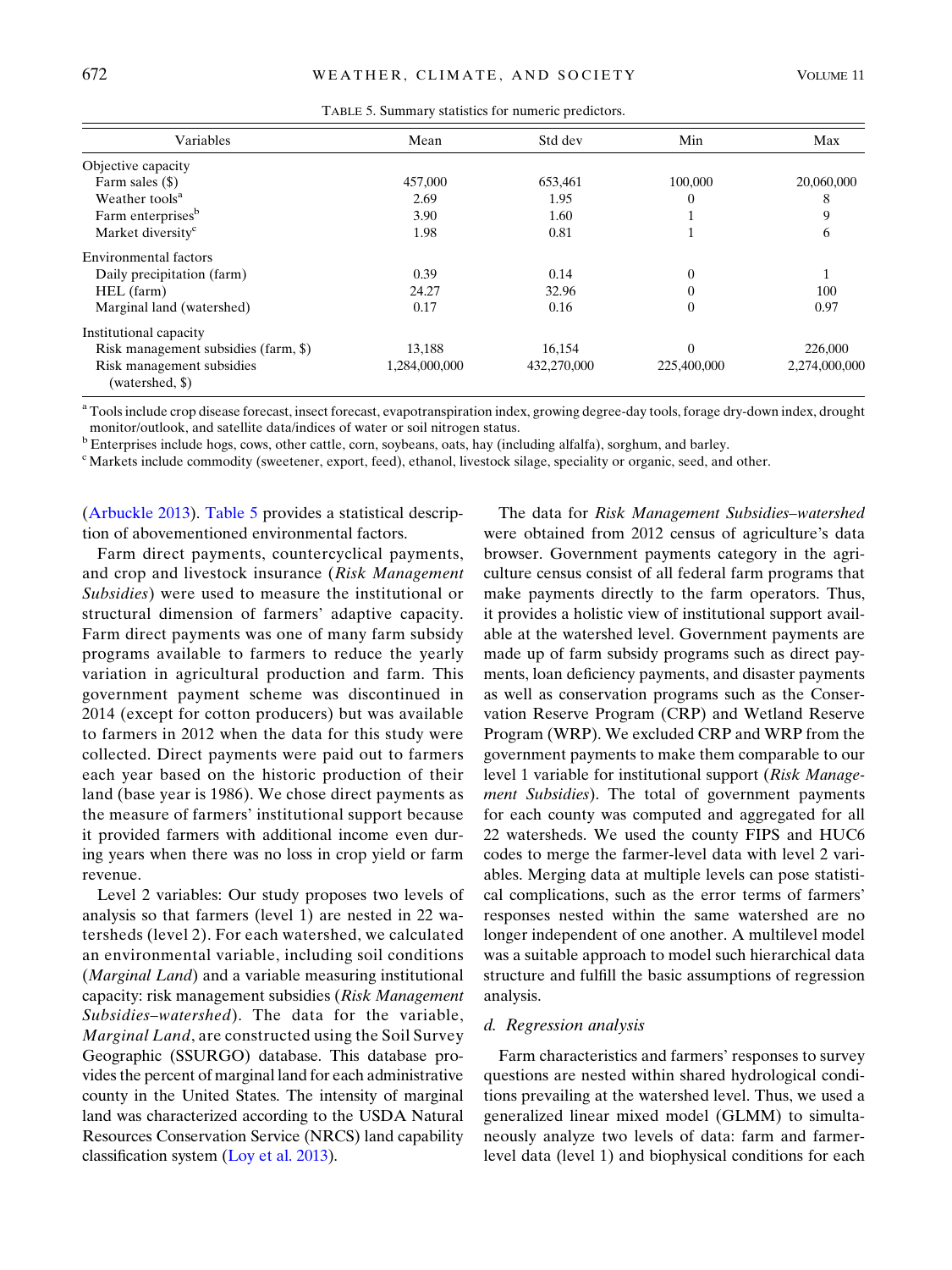watershed (level 2). GLMMs combine two commonly used statistical frameworks in social and natural science research: 1) linear mixed effects modeling for examining random effects and 2) dealing with dichotomous outcome variables using exponential family of distributions [\(Bolker et al. 2009](#page-12-13)). Several GLMMs were constructed to investigate the relationship between environmental factors, adaptive capacity, institutional factors, and farmers' use of cover crops. We constructed three models each with farmers at the first level and HUC6 watersheds at the second level. All models tested for random intercepts between watersheds. Random slopes were not included because there was little variance remaining in the final model. Model 1 is the null model with only a varying intercept across all watersheds. Model 2 includes all predictors, and model 3 adds the interaction terms.

The outcome variable, use of cover crops in watershed, is a proportion—the number of farmers who either use or do not use cover crops. We use a logit function  $\{logit(x) = ln[x/(1 - x)]\}$  as the link function. The observed proportion of farmers using cover crops *i* in a watershed *j* is given by  $P_{ij}$ . The logit( $P_{ij}$ ) has an approximate normal distribution and we use a linear regression equation at the farmer level to specify a simplistic model with one intercept and one farmer-level explanatory variable:

$$
logit(P_{ij}) = \beta_{0j} + B_1 X_{ij}.
$$
 (1)

<span id="page-8-1"></span><span id="page-8-0"></span>Equation [\(1\)](#page-8-0) shows that the intercept is assumed to vary across watersheds and the coefficient for the slope is fixed. This variation in intercept is modeled by the watershed-level variable  $Z_i$  as follows:

$$
\beta_{0j} = \gamma_{00} + \gamma_{01} Z_j + u_{0j}, \qquad (2)
$$

$$
\beta_{1j} = \gamma_{10} + u_{1j}.\tag{3}
$$

<span id="page-8-2"></span>We could substitute Eqs.  $(2)$  and  $(3)$  into Eq.  $(1)$ , and rewrite it as a single equation:

<span id="page-8-3"></span>
$$
logit(P_{ij}) = \gamma_{00} + \gamma_{10}X_{ij} + \gamma_{01}Z_j + u_{0j} + u_{1j} + \gamma_{10}X_{ij}.
$$
\n(4)

For GLMMs it can be difficult to find ML estimates without integrating the likelihoods for all random effects—a process that can be computationally expensive ([Bolker et al. 2009](#page-12-13)). Therefore, we computed the maximum likelihood (ML) estimates of Eq.  $(4)$  by using a Gauss–Hermite quadrature (GHQ) approximation approach ([Bolker et al. 2009\)](#page-12-13).

Prior to fitting the GLMMs, all level 1 variables were centered within context (CWC) and standardized. CWC includes rescaling variables by subtracting the group (watershed) mean. These group means were then reintroduced at level 2. We also specified the covariance structure, that is, described the form of the variance– covariance matrix for our GLMMs. We used an unstructured covariance structure so that covariances are assumed to be random ([Field 2013](#page-13-26)). We examined the distribution of predictor variables at each level of our binary outcome variable. The distributions seem normal and symmetric, except for Farm Sales and Risk Management Subsidies, which had skewed distributions. These variables were transformed (logarithmic).

The intraclass correlation coefficient (ICC) or  $\rho$  measures the proportion of variance explained by the higher-order unit, in this case the 22 watersheds. The ICC can be measured by various methods [\(Snijders and](#page-14-9) [Bosker 1999\)](#page-14-9). We used the commonly used formula

$$
\rho = \frac{\tau_{11}}{\tau_{11} + \sigma^2},\tag{5}
$$

where  $\tau_{11}$  is the amount of variance attributed to watershed differences or variance between groups. The  $\sigma^2$ is attributed to the farmer-level variation. It explains the within-watershed variation. The computed value of  $\rho$ is 0.24, so 24% of the variance in farmers' use of cover crops can be attributed to watershed-level conditions, which suggests that a GLMM is an appropriate method for assessing the hierarchical structure of the data. We used a parametric bootstrap approach to create standardized residuals of the fitted models. Transformed residuals are then tested for fulfilling the ex-post assumptions of GLMMs.

#### 4. Results

[Table 6](#page-9-0) presents results of three GLMMs predicting farmers' use of cover crops. Model 1 is the null model that uses random intercepts for watersheds; model 2 includes random intercepts and predictors representing environmental factors, adaptive capacity, and institutional factors. Model 3 includes random intercepts, predictors, and adds three interaction terms. The fixed effects are presented as odds ratios (ORs) with standard errors (SEs) in the parentheses. The random effects are presented as variance between watersheds  $\tau_{11}$  and ICC. We did not include random slopes between the watersheds since there was little variance remaining to be explained in the final model.

We will be interpreting the results of model 2 as it has the lowest log likelihood value, Akaike information criterion (AIC), and deviance information criterion (DIC)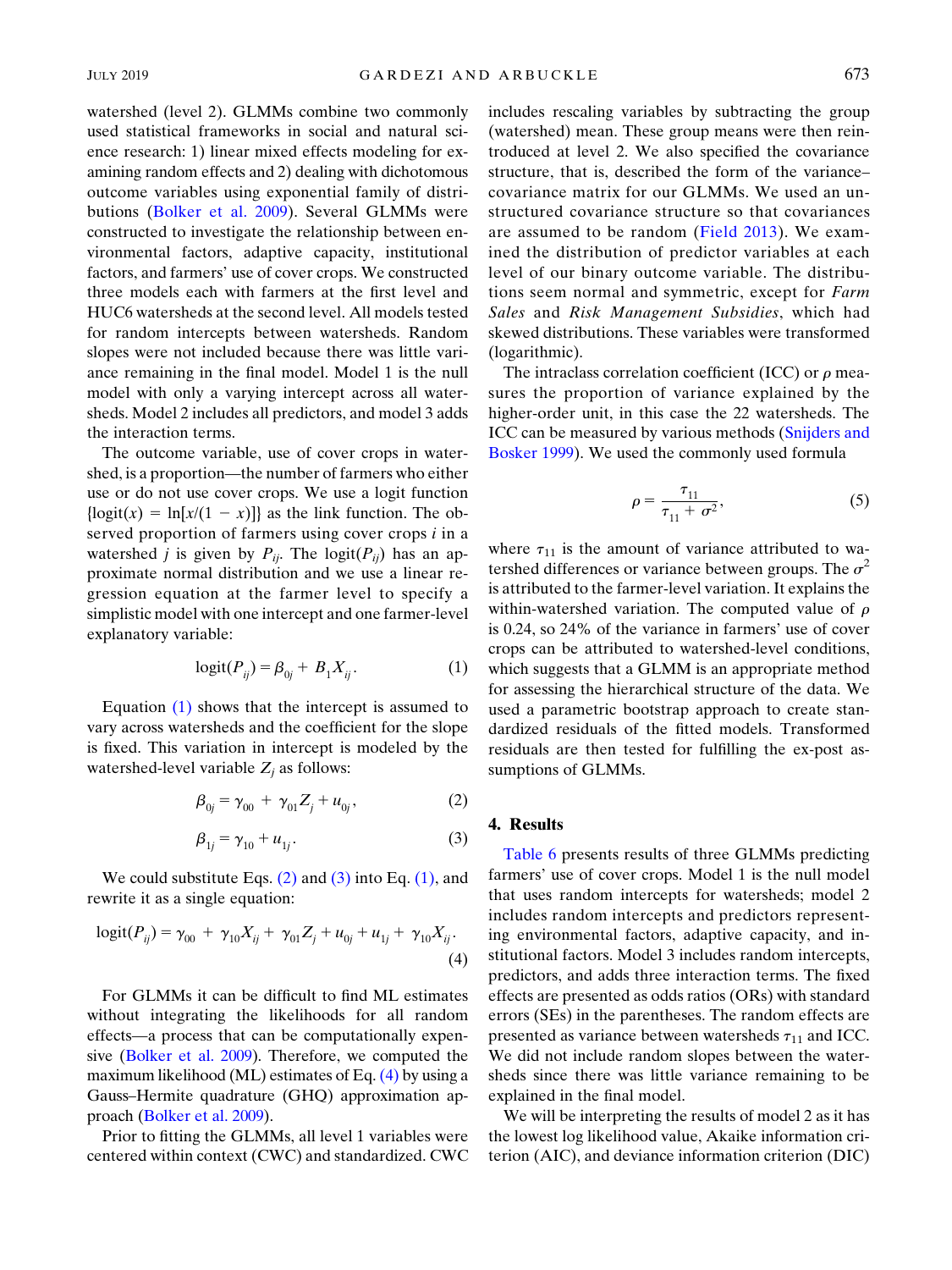<span id="page-9-0"></span>

| TABLE 6. Multilevel logistic regression of farmers' use of cover crops. Values indicate odds ratios, with standard errors in parentheses |  |
|------------------------------------------------------------------------------------------------------------------------------------------|--|
| unless otherwise indicated. "RI" is random intercept. Asterisks indicate p values: **, $p < 0.05$ ; **, $p < 0.01$ .                     |  |

|                                                                                | Model 1 (RIs<br>only)    | Model 2 (RIs with level 1 and 2)<br>predictors) | Model 3 (RIs with interaction<br>terms) |
|--------------------------------------------------------------------------------|--------------------------|-------------------------------------------------|-----------------------------------------|
|                                                                                |                          | Level 1: Farmers                                |                                         |
| Constant                                                                       | $0.25***(1.13)$          | $0.23***(1.13)$                                 | $0.23***(1.07)$                         |
| <b>Environmental factors</b>                                                   |                          |                                                 |                                         |
| Daily precipitation                                                            |                          | 0.98(1.04)                                      | 0.98(1.05)                              |
| <b>HEL</b>                                                                     |                          | 1.06(1.04)                                      | 1.06(1.04)                              |
| Objective capacity                                                             |                          |                                                 |                                         |
| Farm sales (log)                                                               |                          | $1.17***$ $(1.04)$                              | $1.18***(1.05)$                         |
| Weather tools                                                                  |                          | $1.14***(1.04)$                                 | $1.14***(1.04)$                         |
| Market diversity                                                               |                          | $1.08**$ (1.04)                                 | $1.08**$ (1.04)                         |
| Farm enterprises                                                               |                          | $1.72***(1.04)$                                 | $1.73***(1.04)$                         |
| Perceived capacity                                                             |                          |                                                 |                                         |
| Perceived adaptability                                                         |                          | 0.99(1.04)                                      | 0.99(1.04)                              |
| Social network                                                                 |                          | $1.13***(1.04)$                                 | $1.12***(1.04)$                         |
| Seeking knowledge                                                              |                          | 1.08(1.05)                                      | 1.08(1.05)                              |
| Perceived efficacy                                                             |                          | 0.99(1.04)                                      | 0.99(1.04)                              |
| Institutional factor<br>Risk management subsidies                              |                          | $0.87***(1.12)$                                 | $0.87***(1.12)$                         |
|                                                                                |                          | Level 2: Watershed                              |                                         |
| Reintroducing means                                                            |                          |                                                 |                                         |
| Farm sales (log)                                                               |                          | 1.14(1.12)                                      | 1.14(1.12)                              |
| Weather tools                                                                  |                          | $0.78**$ (1.16)                                 | $0.78**$ (1.16)                         |
| Market diversity                                                               |                          | 0.89(1.12)                                      | 0.90(1.12)                              |
| Farm enterprises                                                               |                          | $1.44**$ (1.17)                                 | $1.43**$ (1.36)                         |
| <b>Environmental factors</b>                                                   |                          |                                                 |                                         |
| Daily precipitation (watershed                                                 |                          | 1.13(1.11)                                      | 1.13(1.11)                              |
| mean)                                                                          |                          |                                                 |                                         |
| Marginal land                                                                  |                          | 0.95(1.15)                                      | 0.96(1.15)                              |
| <b>Institutional factors</b>                                                   |                          |                                                 |                                         |
| Risk management subsidies <sup>a</sup>                                         |                          | 0.91(1.09)                                      | 0.91(1.09)                              |
|                                                                                |                          | Interactions                                    |                                         |
| HEL (farmer) $\times$ risk management subsidies (farmer)                       |                          |                                                 | 0.93(1.04)                              |
| Perceived adaptability (farmer) $\times$ risk management<br>subsidies (farmer) |                          |                                                 | 1.01(1.04)                              |
| Daily precipitation (farmer) $\times$ perceived efficacy (farmer)              |                          |                                                 | 0.98(1.03)                              |
| Daily precipitation (farmer) $\times$ marginal land (watershed)                |                          |                                                 | 1.02(1.05)                              |
|                                                                                |                          | <b>Fit Statistics</b>                           |                                         |
| Observations                                                                   | 4773                     | 4773                                            | 4773                                    |
| Log likelihood                                                                 | $-2399.70$               | $-2226.8$                                       | $-2224.00$                              |
| AIC                                                                            | 4803.40                  | 4495.70                                         | 4497.90                                 |
| DIC                                                                            | 4726.00                  | 4364.70                                         | 4359.10                                 |
| $\chi^2$ (degrees of freedom)                                                  | $\overline{\phantom{0}}$ | 356.84*** (19)                                  | 5.78(4)                                 |
| Pseudo- $R^2$ (Tjur's D)                                                       | 0.05                     | 0.13                                            | 0.13                                    |
| ICC                                                                            | 0.24                     | 0.08                                            | 0.09                                    |
| $\sigma^2$                                                                     | 1.00                     | 1.00                                            | 1.00                                    |
| $\tau_{11}$                                                                    | 0.32                     | 0.09                                            | 0.09                                    |

<sup>a</sup> Excluding conservation reserve program and wetlands reserve program.

among all three models. To confirm our results, we used a likelihood ratio test (chi-squared test) to examine whether model 2 fitted better than other models and confirmed that model 2 fits better than model 3 (the value of chi squared is weakly significant for model 3). We also calculated the Tjur's coefficient of discrimination or Tjur's  $D$  ([Tjur 2009](#page-14-10)). This is an alternative

approach to other pseudo- $R^2$  values such as Nakelkerke's  $R^2$  or Cox–Snell  $R^2$  when the model is a generalized linear mixed model [\(Tjur 2009](#page-14-10)). The values of Tjur's D for models 1 and 2 are 0.05 and 0.13, respectively. Therefore, the explained variance increases by a small percentage after inclusion of farmer and watershedlevel predictors.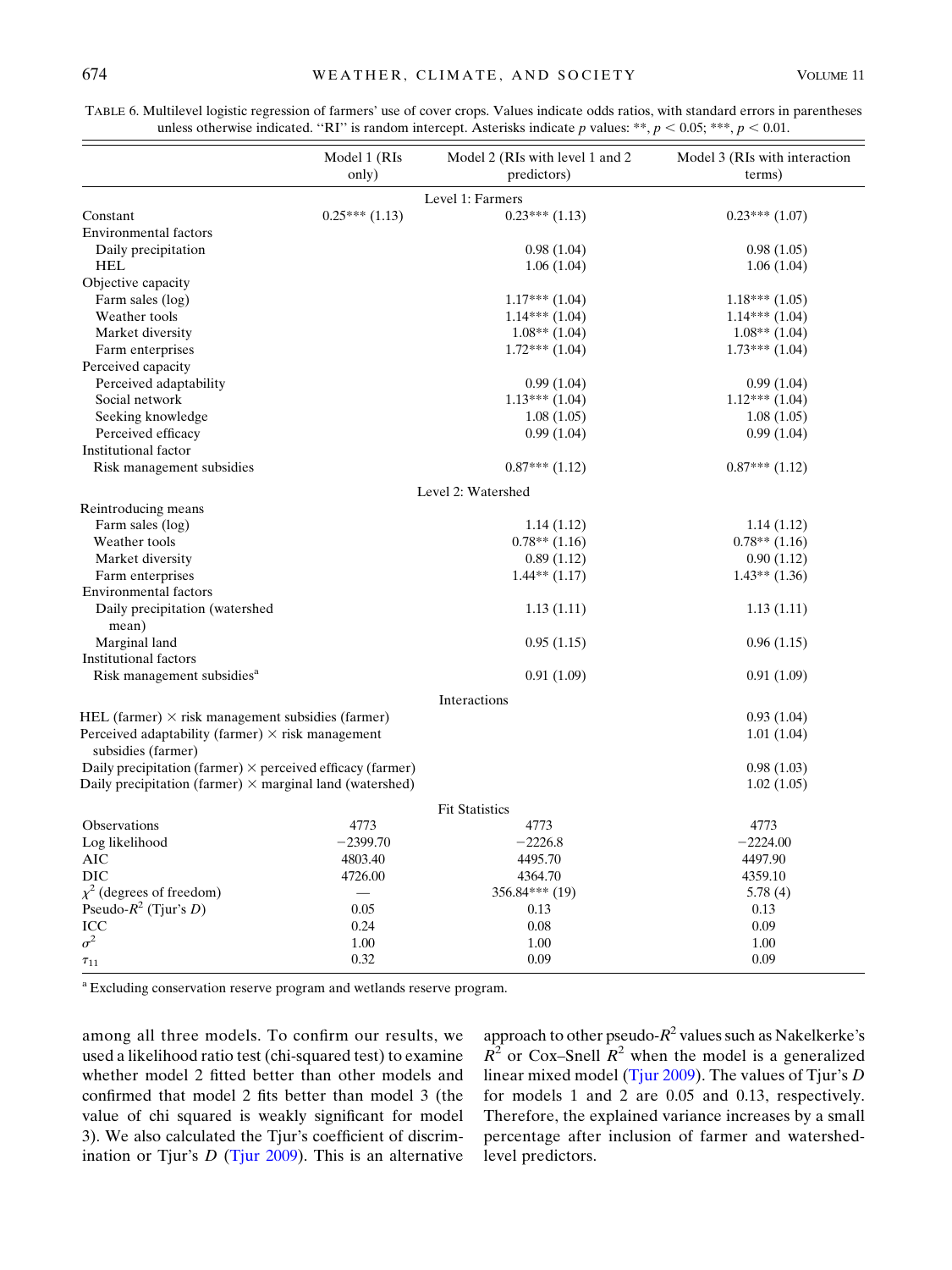## Fixed effects

Using the random intercepts model with predictors (model 2), we found a few level 1 predictors to statistically explain farmers' use of cover crops [\(Table 6\)](#page-9-0). For perceived attributes of adaptive capacity, we found that a single standard deviation increase in farmers' perceived centrality in social networks (Social Network) improves the odds of using cover crops by 13%  $(OR = 1.13, SE = 1.04, p = 0.00)$ . We did not find statistically significant relationships for other three perceived capacity predictors: Perceived Adaptability, Seeking Knowledge, and Perceived Efficacy.

For objective capacity predictors, our results show that one standard deviation increase in farm sales (Farm Sales) is associated with 17% increase in the odds of farmers' using cover crops (OR = 1.17, SE = 1.04,  $p = 0.00$ . The direction of relationship with farmers' use of cover crops is very similar for other predictors of objective capacity, such as *Weather Tools* (14%) (OR = 1.14,  $SE = 1.04$ ,  $p = 0.01$ ) and *Market Diversity* (8%) (OR = 1.08, SE = 1.04,  $p = 0.04$ ). Notably, the single largest predictor of farmers' use of cover crops is the number of farm enterprises (*Farm Enterprises*), that is, crop and livestock diversification. A one standard deviation increase in the number of farm enterprises is associated with 72% increase in the odds of using cover crops (OR = 1.72, SE = 1.04,  $p = 0.00$ ).

For the institutional factors, we found a significant relationship between farm-level risk management subsidies and farmers' use of cover crops. An increase of one standard deviation in Risk Management Subsidies is associated with 13% reduction in the odds of farmers' using cover crops (OR =  $0.87$ , SE = 1.12, p = 0.00). We examined this relationship in detail by illustrating the predicted probabilities of using cover crops at different levels of farm-level risk management subsidies. [Figure 3](#page-10-0) shows that the predicted probabilities of using cover crops range from 15% to 35% for this sample of farmers.

We were interested in examining how institutional factors, such as risk management subsidies at the watershed level, might influence farmer' use of cover crops. Although the sum of risk management subsidies at each watershed did not significantly predict farmers' use of cover crops, [Fig. 4](#page-11-0) shows a negative but statistically insignificant relationship between the variables. The predicted probabilities decrease from over 20% to 15% across the range of government payments for all watersheds.

For the environmental factors, we did not find a significant relationship between farm-level observed changes in daily extreme precipitation and farmers' use of cover crops (OR = 0.98, SE = 1.04,  $p = 0.75$ ).

<span id="page-10-0"></span>

FIG. 3. Predicted probabilities of using cover crops at varying levels of risk management subsidies received by farmer. The horizontal axis shows the standardized U.S. dollar amount of risk management subsidies received by farmers in the study sample. Zero denotes the mean amount for the sample of farmers. Values above and below the mean are represented as standard deviations.

However, we found a weakly significant association between watershed-level observed precipitation extreme and farmers' use of cover crops. We plotted the predicted probabilities of this relationship [\(Fig. 5](#page-11-1)). The plot illustrates that predicted probabilities of using cover crops increase from 15% to 25% across the full range of watershed-level observed extreme precipitation. Farmers in watersheds with higher observed change in extreme precipitation are more likely to use cover crops. This relationship is only weakly significant.

#### 5. Discussion

This study examined possible influences of adaptive capacity and environmental and institutional conditions on farmers' adoption of cover crops. We found that farmers' perception of their capacity to adapt can be an important predictor of their use of cover crops. This evidence supports the claim made by previous research regarding cover crop adoption [\(Arbuckle and Roesch-](#page-12-0)[McNally 2015](#page-12-0)) and attitude toward climate change adaptation ([Burnham and Ma 2017](#page-12-14); [Grothmann and](#page-13-9) [Patt 2005\)](#page-13-9).

We studied multiple dimensions of farmers' perceived adaptive capacity. Our results suggest that farmers' centrality in social network—a measure of their relative positioning with the social structure—is correlated with higher cover crop adoption. We found that farmers who perceive themselves to be central in their social group are more likely to use cover crops. This result supports previous research on farmer adoption of conservation practices that have found that social networks are positively correlated with farmers' proenvironmental behavior ([Floress et al. 2011](#page-13-27)) and response to adaptive management of natural resources ([Bodin et al. 2006](#page-12-15)).

In terms of institutional factors influencing farmers' use of cover crops, we found that formal institutions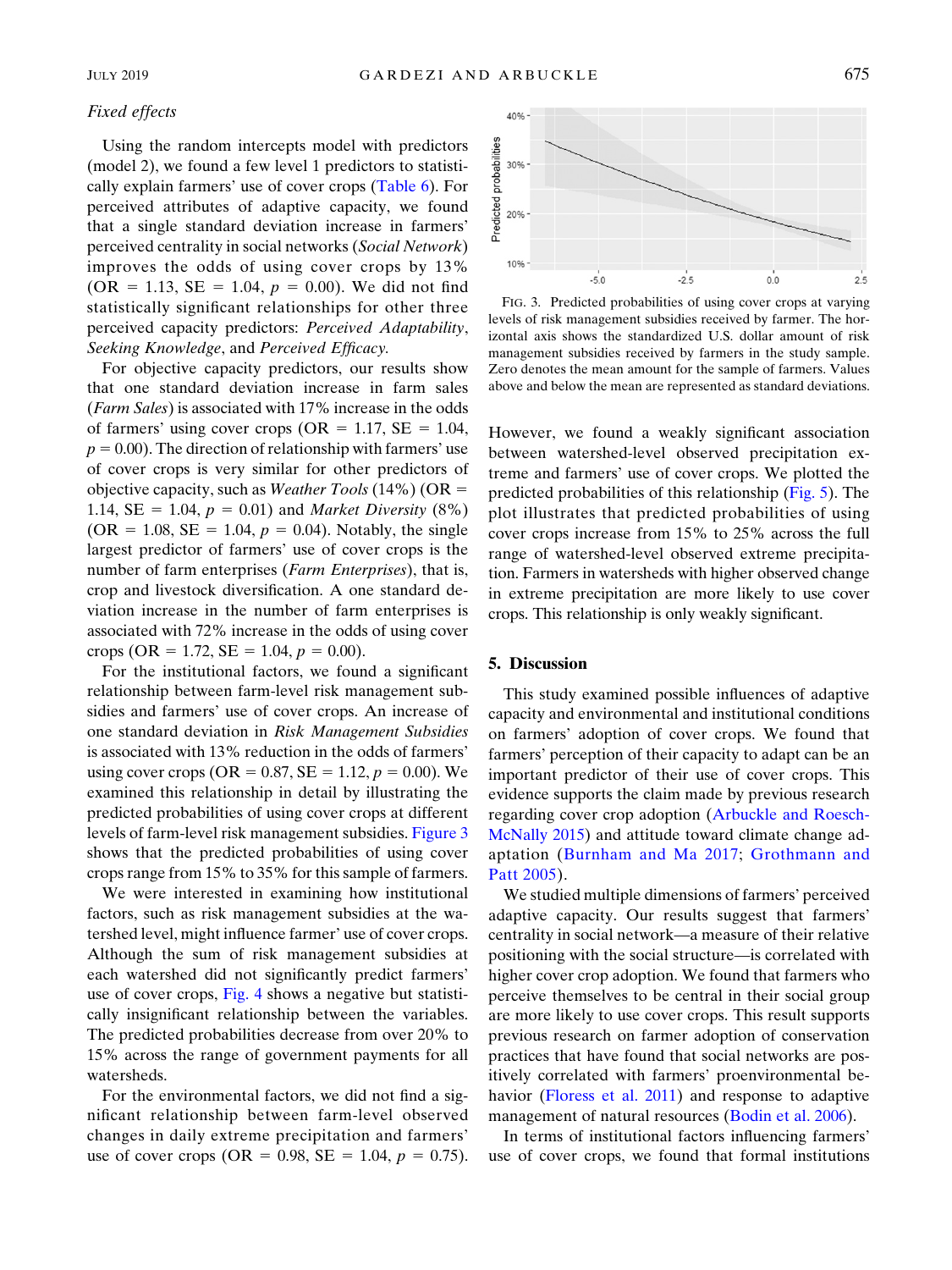<span id="page-11-0"></span>

FIG. 4. Predicted probabilities of using cover crops at varying levels of government payments (watershed level). The horizontal axis shows the standardized U.S. dollar amount of risk management subsidies received by farmers in the study sample aggregated for the watershed. Zero denotes the mean amount for the sample of farmers. Values above and below the mean are represented as standard deviations.

such as risk management subsidies are correlated with lower use of cover crops. We found that the effect of receiving risk management subsidies on farmers' landuse decisions are comparable to them obtaining crop insurance indemnities. Both are sources of additional revenue. Our results are consistent with findings from other studies [\(Annan and Schlenker 2015;](#page-12-12) [Babcock](#page-12-16) [2013;](#page-12-16) [Di Falco et al. 2014](#page-12-17)) that found crop insurance can create a disincentive for the farmer to take necessary adaptive measures on their farm because of the additional revenue protection provided by these programs. Overall, we found that risk management subsidies, including direct payments, countercyclical payments, and crop and livestock insurance, are negatively related to farmers' use of cover crops.

We also examined how objective dimensions of adaptive capacity are associated with farmers' adoption of cover crops. We found that more crop and livestock diversification was positively correlated with farmers' use of cover crops, which supports findings from earlier research that found a positive relationship between crop and livestock diversification and adoption of conservation practices [\(Knutson et al. 2011](#page-13-28); [Singer et al. 2007](#page-14-11)). We also found that material resources are correlated with less use of cover crops. These results concur with recent studies that have identified farm revenue ([Prokopy et al. 2008](#page-13-29)), weather and climate information ([Lemos et al. 2014\)](#page-13-30), and availability of various markets for selling corn ([Morton et al. 2015\)](#page-13-1) as important predictors of farmers' adaptive response.

## 6. Conclusions

Our study contributed to understanding how biophysical stressors, perceived and objective characteristics of adaptive capacity, and institutional conditions

<span id="page-11-1"></span>

FIG. 5. Predicted probabilities of using cover crops at varying levels of daily extreme precipitation events (watershed mean). The horizontal axis shows the standardized daily extreme precipitation levels for all farmers in their respective HUC6 watersheds. Zero denotes the mean extreme precipitation amount (watershed) for the sample of farmers. Values above and below the mean are represented as standard deviations.

may enhance or impede farmers' use of cover crops. We presented a comprehensive model that reconciled farmer agency with structural risks and capacities. Results of this study are believed to be directly applicable in the policy-making domain as many plans and policies are designed and implemented at multiple levels: farm and watersheds. At the farm level, we identified several farmer specific variables, including perceptions of capacity and objective or material sources of capacity that can predict farmers' proenvironmental behavior. At the watershed level, we examined whether regional changes in soil and weather (extreme rain) and institutional conditions such as government payments could impact farmers' adaptive responses.

Overall, both levels of analysis provided results to instigate policy discussion on increasing cover crops use in the upper Midwest. For example, our study shows that farm subsidies may impede farmers' use of cover crops. Therefore, it is important to consider how government payments and crop insurance might be designed to encourage farmers to implement practices that are beneficial for soil health and water quality. How can rules be made for crop insurance or other government payments that incentivize farmers to use soil and water conservation practices? In our view, farm subsidies provide an excellent opportunity to connect financial incentives with proenvironmental behavior, yet our research indicates that farm subsidies may serve as barriers to conservation. One example is that the U.S. Department of Agriculture (USDA) guidelines for crop insurance eligibility requires farmers to manage cover crops through extensive ''termination guidelines.'' This layer of compliance with procedures can increase the managerial complexity for farmers to integrate cover crops into existing cropping system.

A Midwestern conventional farmer recently drafted an opinion piece on the potential role of crop insurance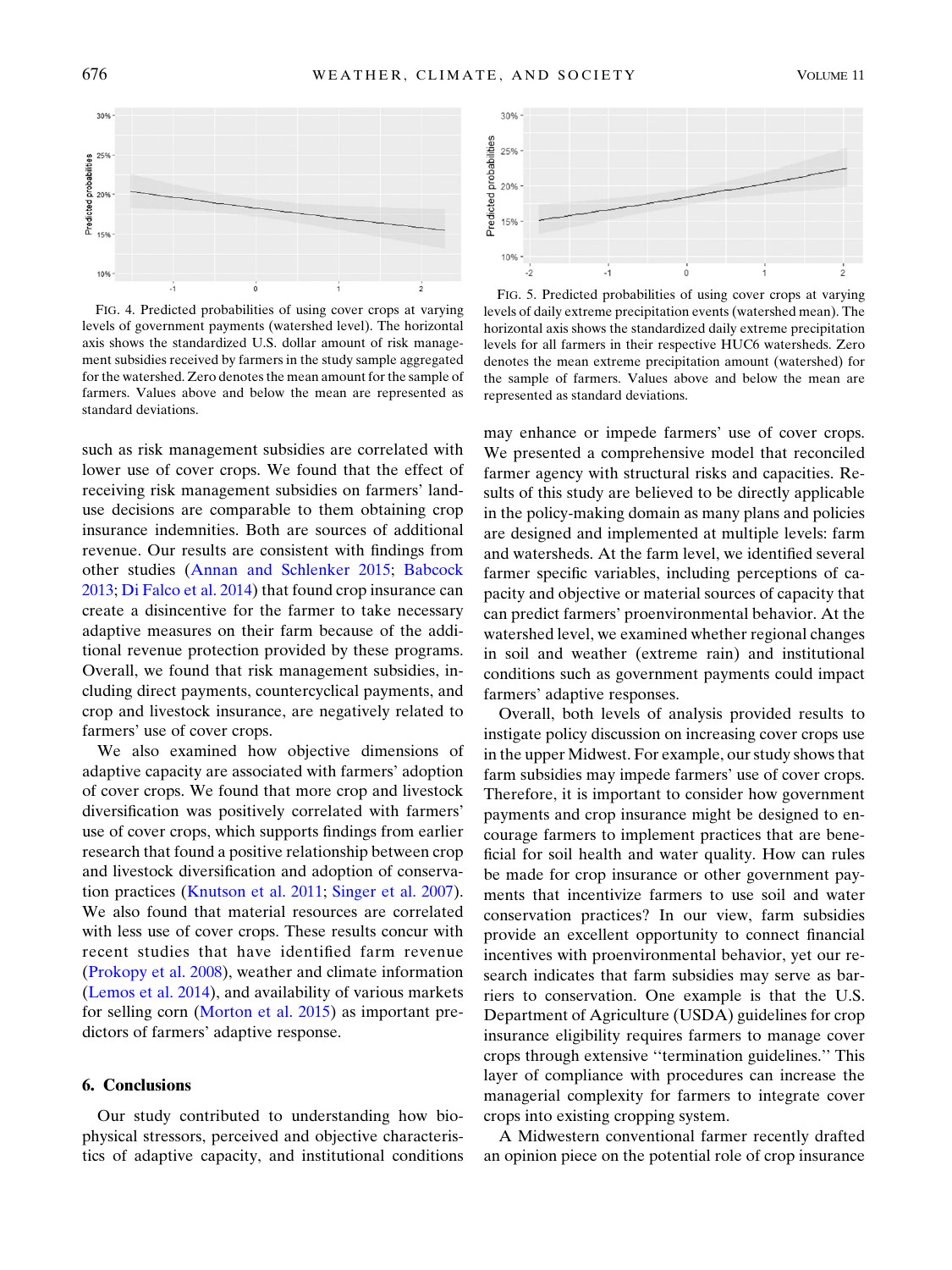to encourage farmers' use of conservation practices. He wrote, ''There's a powerful opportunity for crop insurance to encourage conservation practices. Right now, farmers and the government split the cost of crop insurance premiums. What if the government paid a larger share to farmers who practice conservation? If my crop insurance agent offered me a lower crop insurance premium because I plant cover crops, I'd definitely try to plant cover crops every year. I'm sure my neighbors would say the same'' ([Peterson 2016\)](#page-13-31). This farmer's recommendation is echoed in the policy positions of major environmental groups such as the Environmental Working Group and the Union of Concerned Scientists [\(Union of Concerned Scientists 2017](#page-14-12)). Farm subsidies programs could be made more beneficial for soil and water conservation if payments to farmers were linked to their use of conservation practices. Our study provides the building blocks for future research that can use perceived and objective adaptive capacities to understand how certain farm subsidies programs can help achieve conservation goals.

Future research should examine the reasons why farmers in some watersheds are more likely to use adaptive management practices, such as cover crops. Are variations in biophysical conditions across watersheds, such as the length of the growing season influencing greater use of cover crops in some watersheds? Given that some watersheds have received more attention and resources in recent years, such as Saginaw Bay [\(Eanes et al. 2019\)](#page-13-32) and western Lake Erie ([Burnett et al.](#page-12-1) [2018\)](#page-12-1), are these outreach and engagement efforts in such watersheds contributing more toward farmers' use of cover crops? Empirical examination of these questions can evaluate the importance of mesolevel engagement efforts and structural policies for encouraging farmers to use more cover crops.

Acknowledgments. This research is part of a collaborative project supported by the USDA–NIFA, Award 2011-68002-30190, ''Cropping Systems Coordinated Agricultural Project: Climate Change, Mitigation, and Adaptation in Corn-based Cropping Systems'' (project website: [sustainablecorn.org](http://sustainablecorn.org)). We thank the anonymous reviewers whose comments and suggestions helped improve and clarify this manuscript.

#### REFERENCES

- <span id="page-12-7"></span>Adger, N., 2006: Vulnerability. Global Environ. Change, 16, 268– 281, [https://doi.org/10.1016/j.gloenvcha.2006.02.006.](https://doi.org/10.1016/j.gloenvcha.2006.02.006)
- <span id="page-12-5"></span>Agrawal, A., 2010: Local institutions and adaptation to climate change. Social Dimensions of Climate Change: Equity and Vulnerability in a Warming World, R. Mearns and A. Norton, Eds., World Bank, 175–197.
- <span id="page-12-8"></span>Ajzen, I., 1991: The theory of planned behavior. Organ. Behav. Hum. Decis. Processes, 50, 179–211, [https://doi.org/10.1016/](https://doi.org/10.1016/0749-5978(91)90020-T) [0749-5978\(91\)90020-T](https://doi.org/10.1016/0749-5978(91)90020-T).
- <span id="page-12-12"></span>Annan, F., and W. Schlenker, 2015: Federal crop insurance and the disincentive to adapt to extreme heat. Amer. Econ. Rev., 105, 262–266, <https://doi.org/10.1257/aer.p20151031>.
- <span id="page-12-11"></span>Arbuckle, J. G., 2013: Farmer support for extending conservation compliance beyond soil erosion: Evidence from Iowa. J. Soil Water Conserv., 68, 99–109, <https://doi.org/10.2489/jswc.68.2.99>.
- <span id="page-12-0"></span>, and G. Roesch-McNally, 2015: Cover crop adoption in Iowa: The role of perceived practice characteristics. J. Soil Water Conserv., 70, 418–429, <https://doi.org/10.2489/jswc.70.6.418>.
- <span id="page-12-16"></span>Babcock, B. A., 2013: Taxpayers, crop insurance, and the drought of 2012. Environmental Working Group, 19 pp., [https://static.ewg.org/pdf/2013babcock\\_cropInsurance\\_](https://static.ewg.org/pdf/2013babcock_cropInsurance_drought.pdf) [drought.pdf](https://static.ewg.org/pdf/2013babcock_cropInsurance_drought.pdf).
- <span id="page-12-9"></span>Bandura, A., 1978: Self-efficacy: Toward a unifying theory of behavioral change. Adv. Behav. Res. Ther., 1, 139-161, [https://](https://doi.org/10.1016/0146-6402(78)90002-4) [doi.org/10.1016/0146-6402\(78\)90002-4](https://doi.org/10.1016/0146-6402(78)90002-4)
- <span id="page-12-6"></span>Berman, R., C. Quinn, and J. Paavola, 2012: The role of institutions in the transformation of coping capacity to sustainable adaptive capacity. Environ. Dev., 2, 86–100, [https://doi.org/10.1016/](https://doi.org/10.1016/j.envdev.2012.03.017) [j.envdev.2012.03.017](https://doi.org/10.1016/j.envdev.2012.03.017).
- <span id="page-12-10"></span>Blesh, J., and S. A. Wolf, 2014: Transitions to agroecological farming systems in the Mississippi River Basin: Toward an integrated socioecological analysis. Agric. Hum. Values, 31, 621–635, [https://doi.org/10.1007/s10460-014-9517-3.](https://doi.org/10.1007/s10460-014-9517-3)
- <span id="page-12-15"></span>Bodin, Ö., B. I. Crona, and H. Ernstson, 2006: Social networks in natural resource management: What is there to learn from a structural perspective? Ecol. Soc., 11, r2, [http://](http://www.ecologyandsociety.org/vol11/iss2/resp2/) [www.ecologyandsociety.org/vol11/iss2/resp2/](http://www.ecologyandsociety.org/vol11/iss2/resp2/).
- <span id="page-12-13"></span>Bolker, B. M., M. E. Brooks, C. J. Clark, S. W. Geange, J. R. Poulsen, M. H. H. Stevens, and J.-S. S. White, 2009: Generalized linear mixed models: A practical guide for ecology and evolution. Trends Ecol. Evol., 24, 127–135, [https://doi.org/](https://doi.org/10.1016/j.tree.2008.10.008) [10.1016/j.tree.2008.10.008.](https://doi.org/10.1016/j.tree.2008.10.008)
- <span id="page-12-4"></span>Brown, K., and E. Westaway, 2011: Agency, capacity, and resilience to environmental change: Lessons from human development, well-being, and disasters. Annu. Rev. Environ. Resour., 36, 321–342, [https://doi.org/10.1146/annurev-environ-](https://doi.org/10.1146/annurev-environ-052610-092905)[052610-092905](https://doi.org/10.1146/annurev-environ-052610-092905).
- <span id="page-12-1"></span>Burnett, E., R. S. Wilson, A. Heeren, and J. Martin, 2018: Farmer adoption of cover crops in the western Lake Erie basin. J. Soil Water Conserv., 73, 143–155, [https://doi.org/10.2489/](https://doi.org/10.2489/jswc.73.2.143) [jswc.73.2.143.](https://doi.org/10.2489/jswc.73.2.143)
- <span id="page-12-14"></span>Burnham, M., and Z. Ma, 2017: Climate change adaptation: factors influencing Chinese smallholder farmers' perceived selfefficacy and adaptation intent. Reg. Environ. Change, 17, 171–186, [https://doi.org/10.1007/s10113-016-0975-6.](https://doi.org/10.1007/s10113-016-0975-6)
- Claassen, R., 2012: The future of environmental compliance incentives in U.S. Agriculture: The role of commodity, conservation, and crop insurance programs. Economic Information Bull. 94, 18 pp., [https://www.ers.usda.gov/webdocs/publications/](https://www.ers.usda.gov/webdocs/publications/44666/16471_eib94_2_.pdf?v=0) [44666/16471\\_eib94\\_2\\_.pdf?v](https://www.ers.usda.gov/webdocs/publications/44666/16471_eib94_2_.pdf?v=0)=0.
- <span id="page-12-3"></span>Dagel, K. J., S. L. Osborne, and T. E. Schumacher, 2014: Improving soybean performance in the northern Great Plains through the use of cover crops. Commun. Soil Sci. Plant Anal., 45, 1369-1384, [https://doi.org/10.1080/00103624.2014.884108.](https://doi.org/10.1080/00103624.2014.884108)
- <span id="page-12-2"></span>Delgado, J. A., M. A. Dillon, R. T. Sparks, and S. Y. C. Essah, 2007: A decade of advances in cover crops. J. Soil Water Conserv., 62, 110–117.
- <span id="page-12-17"></span>Di Falco, S., F. Adinolfi, M. Bozzola, and F. Capitanio, 2014: Crop insurance as a strategy for adapting to climate change. J. Agric. Econ., 65, 485–504, [https://doi.org/10.1111/1477-9552.12053.](https://doi.org/10.1111/1477-9552.12053)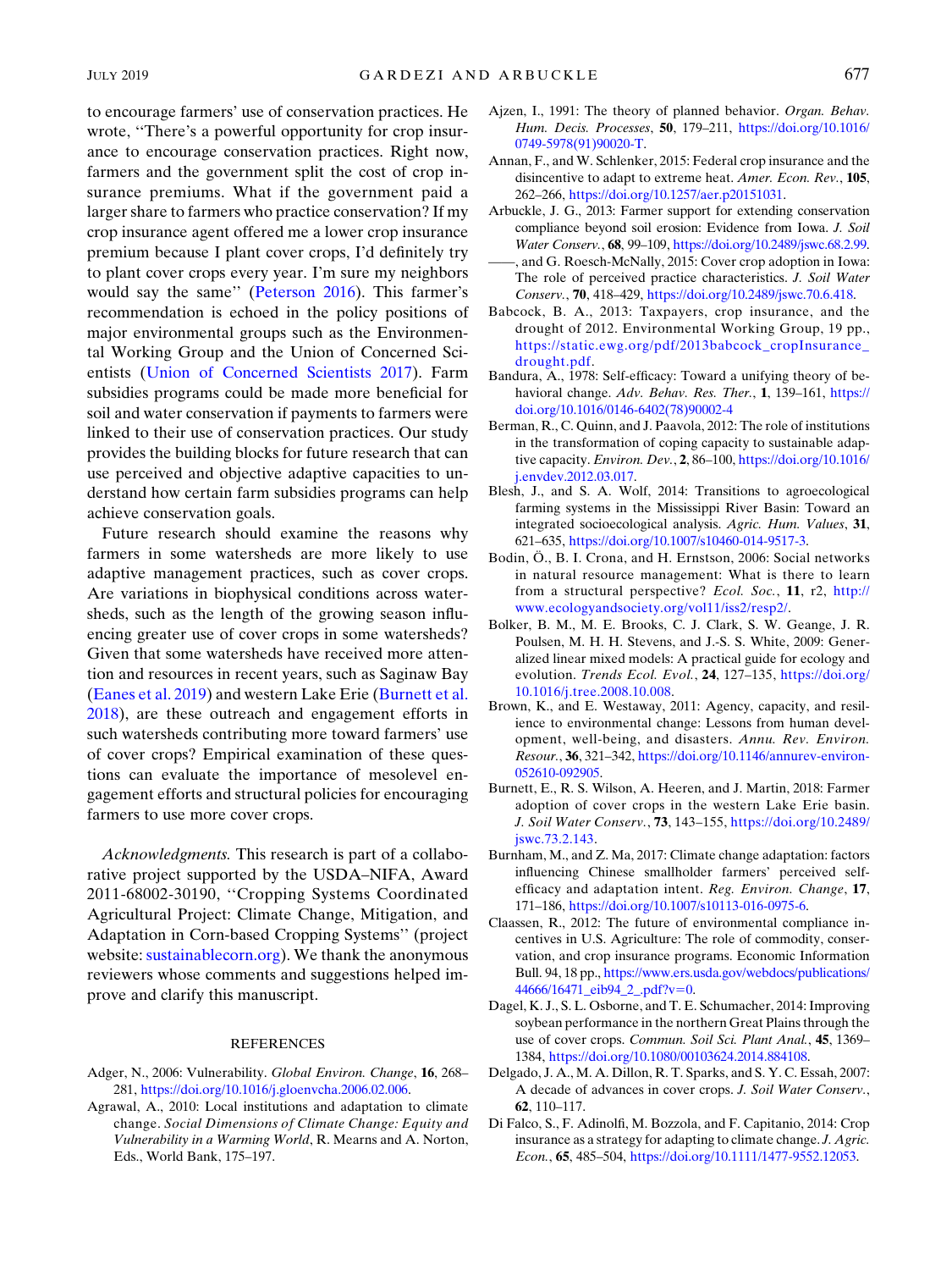- <span id="page-13-20"></span>Dillman, D. A., 2011: Mail and Internet Surveys: The Tailored Design Method—2007 Update with New Internet, Visual, and Mixed-Mode Guide. John Wiley & Sons, 523 pp.
- <span id="page-13-14"></span>Dovers, S. R., and A. A. Hezri, 2010: Institutions and policy processes: The means to the ends of adaptation. Wiley Interdiscip. Rev.: Climate Change, 1, 212–231, <https://doi.org/10.1002/wcc.29>.
- <span id="page-13-15"></span>Eakin, H., and Coauthors, 2016: Cognitive and institutional influences on farmers' adaptive capacity: Insights into barriers and opportunities for transformative change in central Arizona. Reg. Environ. Change, 16, 801-814, [https://doi.org/](https://doi.org/10.1007/s10113-015-0789-y) [10.1007/s10113-015-0789-y.](https://doi.org/10.1007/s10113-015-0789-y)
- <span id="page-13-32"></span>Eanes, F. R., and Coauthors, 2019: Crop advisers as conservation intermediaries: Perceptions and policy implications for relying on nontraditional partners to increase U.S. farmers' adoption of soil and water conservation practices. Land Use Policy, 81, 360–370, [https://doi.org/10.1016/j.landusepol.2018.10.054.](https://doi.org/10.1016/j.landusepol.2018.10.054)
- <span id="page-13-13"></span>Engle, N. L., 2011: Adaptive capacity and its assessment. Global Environ. Change, 21, 647–656, [https://doi.org/10.1016/](https://doi.org/10.1016/j.gloenvcha.2011.01.019) [j.gloenvcha.2011.01.019.](https://doi.org/10.1016/j.gloenvcha.2011.01.019)
- <span id="page-13-7"></span>——, and M. C. Lemos, 2010: Unpacking governance: Building adaptive capacity to climate change of river basins in Brazil. Global Environ. Change, 20, 4–13, [https://doi.org/10.1016/](https://doi.org/10.1016/j.gloenvcha.2009.07.001) [j.gloenvcha.2009.07.001](https://doi.org/10.1016/j.gloenvcha.2009.07.001).
- <span id="page-13-26"></span>Field, A., 2013: Discovering Statistics: Using IBM SPSS Statistics. Sage, 496 pp.
- <span id="page-13-27"></span>Floress, K., L. S. Prokopy, and S. B. Allred, 2011: It's who you know: Social capital, social networks, and watershed groups. Soc. Nat. Resour., 24, 871–886, <https://doi.org/10.1080/08941920903493926>.
- <span id="page-13-8"></span>Gardezi, M., and J. G. Arbuckle, 2017: Spatially representing vulnerability to extreme rain events using midwestern farmers' objective and perceived attributes of adaptive capacity. Risk Anal., 39, 17–34, [https://doi.org/10.1111/risa.12943.](https://doi.org/10.1111/risa.12943)
- <span id="page-13-12"></span>——, and ——, 2019: Techno-optimism and farmers' attitudes toward climate change adaptation. Environ. Behav., [https://](https://doi.org/10.1177/0013916518793482) [doi.org/10.1177/0013916518793482](https://doi.org/10.1177/0013916518793482), in press.
- <span id="page-13-9"></span>Grothmann, T., and A. Patt, 2005: Adaptive capacity and human cognition: The process of individual adaptation to climate change. Global Environ. Change, 15, 199-213, [https://doi.org/](https://doi.org/10.1016/j.gloenvcha.2005.01.002) [10.1016/j.gloenvcha.2005.01.002.](https://doi.org/10.1016/j.gloenvcha.2005.01.002)
- <span id="page-13-23"></span>Hahn, M. B., A. M. Riederer, and S. O. Foster, 2009: The livelihood vulnerability index: A pragmatic approach to assessing risks from climate variability and change—A case study in Mozambique. Global Environ. Change, 19, 74-88, [https://doi.org/](https://doi.org/10.1016/j.gloenvcha.2008.11.002) [10.1016/j.gloenvcha.2008.11.002.](https://doi.org/10.1016/j.gloenvcha.2008.11.002)
- <span id="page-13-21"></span>Hamilton, A. V., D. A. Mortensen, and M. K. Allen, 2017: The state of the cover crop nation and how to set realistic future goals for the popular conservation practice. J. Soil Water Conserv., 72, 111A–115A, [https://doi.org/10.2489/jswc.72.5.111A.](https://doi.org/10.2489/jswc.72.5.111A)
- <span id="page-13-0"></span>Hatfield, J., G. Takle, R. Grotjahn, P. Holden, R. C. Izaurralde, T. Mader, E. Marshall, and D. Liverman, 2014: Agriculture. Climate Change Impacts in the United States: The Third National Climate Assessment, U.S. Global Change Research Program, 150–174.
- <span id="page-13-6"></span>IPCC, 2007: Summary for policymakers. Climate Change 2007: Impacts, Adaptation and Vulnerability, S. Solomon et al., Eds., Cambridge University Press, 7–22.
- <span id="page-13-28"></span>Knutson, C. L., T. Haigh, M. J. Hayes, M. Widhalm, J. Nothwehr, M. Kleinschmidt, and L. Graf, 2011: Farmer perceptions of sustainable agriculture practices and drought risk reduction in Nebraska, USA. Renewable Agric. Food Syst., 26, 255–266, <https://doi.org/10.1017/S174217051100010X>.
- <span id="page-13-5"></span>Lee, D., J. G. Arbuckle, Z. Zhu, and L. Nowatzke, 2018: Conditional causal mediation analysis of factors associated with

cover crop adoption in Iowa, USA. Water Resour. Res., 54, 9566–9584, <https://doi.org/10.1029/2017WR022385>.

- <span id="page-13-30"></span>Lemos, M. C., Y. J. Lo, C. Kirchhoff, and T. Haigh, 2014: Crop advisors as climate information brokers: Building the capacity of us farmers to adapt to climate change. Climate Risk Manage., 4, 32–42, <https://doi.org/10.1016/j.crm.2014.08.001>.
- <span id="page-13-25"></span>Loy, A., and Coauthors, 2013: Farmer perspectives on agriculture and weather variability in the Corn Belt: A statistical atlas. USDA, 115 pp.
- <span id="page-13-24"></span>MacDonald, J. M., P. Korb, and R. A. Hoppe, 2013: Farm size and the organization of U.S. crop farming. USDA Economic Research Rep. 152, 61 pp., [https://www.ers.usda.gov/webdocs/](https://www.ers.usda.gov/webdocs/publications/45108/39359_err152.pdf) [publications/45108/39359\\_err152.pdf.](https://www.ers.usda.gov/webdocs/publications/45108/39359_err152.pdf)
- <span id="page-13-18"></span>Marshall, N. A., and P. A. Marshall, 2007: Conceptualizing and operationalizing social resilience within commercial fisheries in northern Australia. Ecol. Soc., 12, [http://](http://www.ecologyandsociety.org/vol12/iss1/art1/) [www.ecologyandsociety.org/vol12/iss1/art1/.](http://www.ecologyandsociety.org/vol12/iss1/art1/)
- <span id="page-13-1"></span>Morton, L. W., J. Hobbs, J. G. Arbuckle, and A. Loy, 2015: Upper Midwest climate variations: Farmer responses to excess water risks. J. Environ. Qual., 44, 810–822, [https://doi.org/10.2134/](https://doi.org/10.2134/jeq2014.08.0352) [jeq2014.08.0352](https://doi.org/10.2134/jeq2014.08.0352).
- <span id="page-13-10"></span>Moser, C., M. Stauffacher, Y. B. Blumer, and R. W. Scholz, 2014: From risk to vulnerability: The role of perceived adaptive capacity for the acceptance of contested infrastructure. J. Risk Res., 18, 622–636, [https://doi.org/10.1080/](https://doi.org/10.1080/13669877.2014.910687) [13669877.2014.910687](https://doi.org/10.1080/13669877.2014.910687).
- <span id="page-13-16"></span>Moser, S. C., R. E. Kasperson, G. Yohe, and J. Agyeman, 2008: Adaptation to climate change in the northeast United States: Opportunities, processes, constraints. Mitig. Adapt. Strategies Global Change, 13, 643–659, [https://doi.org/10.1007/s11027-](https://doi.org/10.1007/s11027-007-9132-3) [007-9132-3](https://doi.org/10.1007/s11027-007-9132-3).
- <span id="page-13-22"></span>National Agricultural Statistics Service, 2014: 2012 census of agriculture. USDA, [https://www.nass.usda.gov/Publications/](https://www.nass.usda.gov/Publications/AgCensus/2012/#full_report) [AgCensus/2012/#full\\_report](https://www.nass.usda.gov/Publications/AgCensus/2012/#full_report).
- <span id="page-13-17"></span>Niles, M. T., M. Brown, and R. Dynes, 2016: Farmer's intended and actual adoption of climate change mitigation and adaptation strategies. Climatic Change, 135, 277-295, [https://doi.org/](https://doi.org/10.1007/s10584-015-1558-0) [10.1007/s10584-015-1558-0.](https://doi.org/10.1007/s10584-015-1558-0)
- <span id="page-13-19"></span>Ostrom, E., 2008: Institutions and the environment. Econ. Aff., 28, 24–31, [https://doi.org/10.1111/j.1468-0270.2008.00840.x.](https://doi.org/10.1111/j.1468-0270.2008.00840.x)
- <span id="page-13-31"></span>Peterson, M., 2016: Let's improve soil and water quality with crop insurance. Des Moines Register, December, [https://](https://www.desmoinesregister.com/story/opinion/columnists/iowa-view/2016/12/19/lets-improve-soil-and-water-quality-crop-insurance/95597654/) [www.desmoinesregister.com/story/opinion/columnists/iowa](https://www.desmoinesregister.com/story/opinion/columnists/iowa-view/2016/12/19/lets-improve-soil-and-water-quality-crop-insurance/95597654/)[view/2016/12/19/lets-improve-soil-and-water-quality-crop](https://www.desmoinesregister.com/story/opinion/columnists/iowa-view/2016/12/19/lets-improve-soil-and-water-quality-crop-insurance/95597654/)[insurance/95597654/](https://www.desmoinesregister.com/story/opinion/columnists/iowa-view/2016/12/19/lets-improve-soil-and-water-quality-crop-insurance/95597654/).
- <span id="page-13-29"></span>Prokopy, L. S., K. Floress, D. Klotthor-Weinkauf, and a. Baumgart-Getz, 2008: Determinants of agricultural best management practice adoption: Evidence from the literature. J. Soil Water Conserv., 63, 300–311, [https://doi.org/](https://doi.org/10.2489/jswc.63.5.300) [10.2489/jswc.63.5.300.](https://doi.org/10.2489/jswc.63.5.300)
- <span id="page-13-3"></span>Rabalais, N. N., and R. E. Turner, 2006: Oxygen depletion in the Gulf of Mexico adjacent to the Mississippi River. Past and Present Water Column Anoxia, L. Neretin, Ed., Vol. 64, Nato Science Series IV: Earth and Environmental Sciences, Springer, 225–245.
- <span id="page-13-4"></span>Scavia, D., and Coauthors, 2017: Multiple models guide strategies for agricultural nutrient reductions. Front. Ecol. Environ., 15, 126–132, [https://doi.org/10.1002/fee.1472.](https://doi.org/10.1002/fee.1472)
- <span id="page-13-2"></span>Schnepf, M., and C. Cox, Eds., 2006: Environmental Benefits of Conservation on Cropland: The Status of Our Knowledge. Soil and Water Conservation Society, 326 pp.
- <span id="page-13-11"></span>Seara, T., P. M. Clay, and L. L. Colburn, 2016: Perceived adaptive capacity and natural disasters: A fisheries case study.